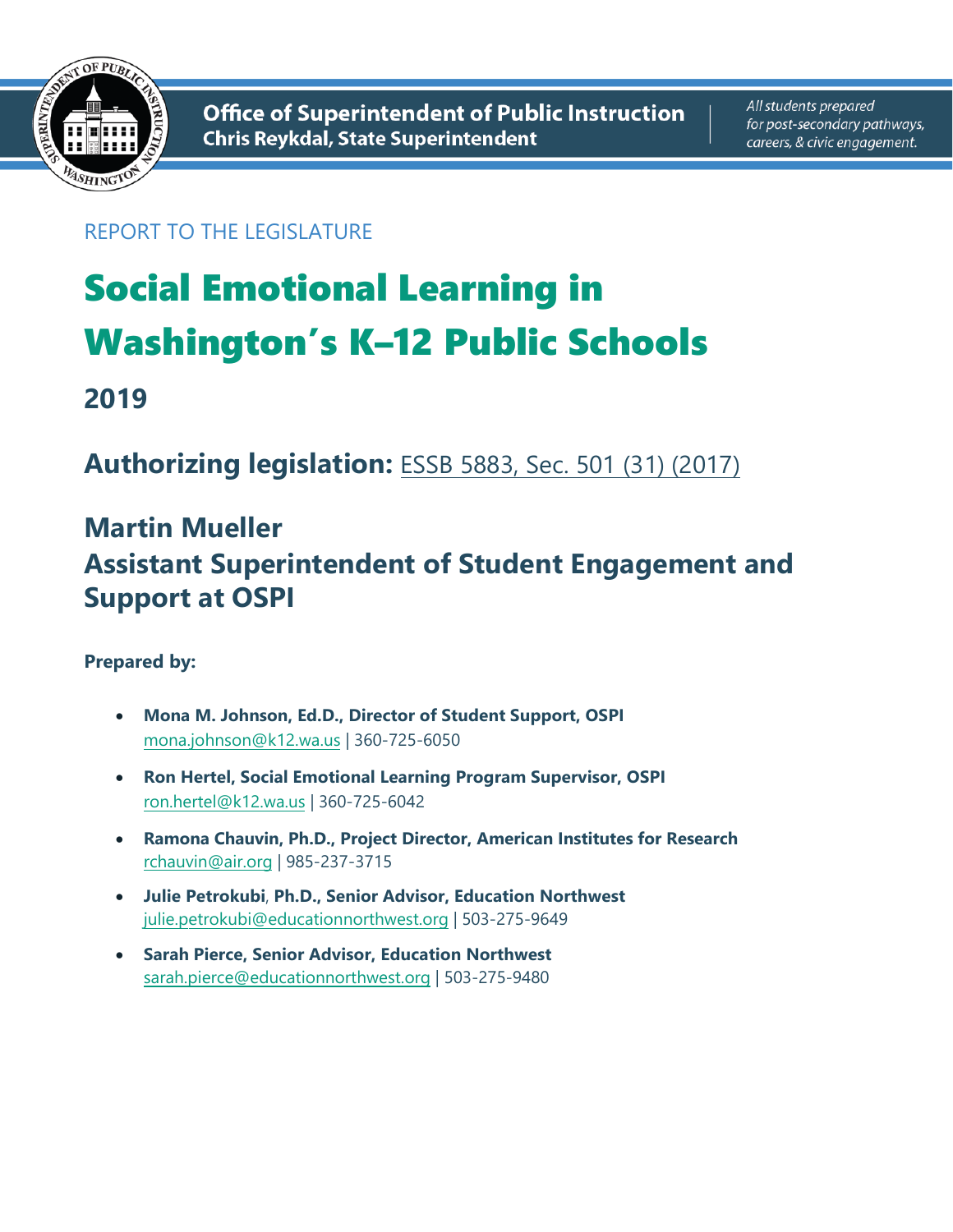# TABLE OF CONTENTS

| Aligning with Washington State's Early Learning and Development Guidelines 3 |  |
|------------------------------------------------------------------------------|--|
|                                                                              |  |
| Social Emotional Learning Indicators Workgroup Accomplishments (2017-19)10   |  |
|                                                                              |  |
|                                                                              |  |
|                                                                              |  |
|                                                                              |  |
|                                                                              |  |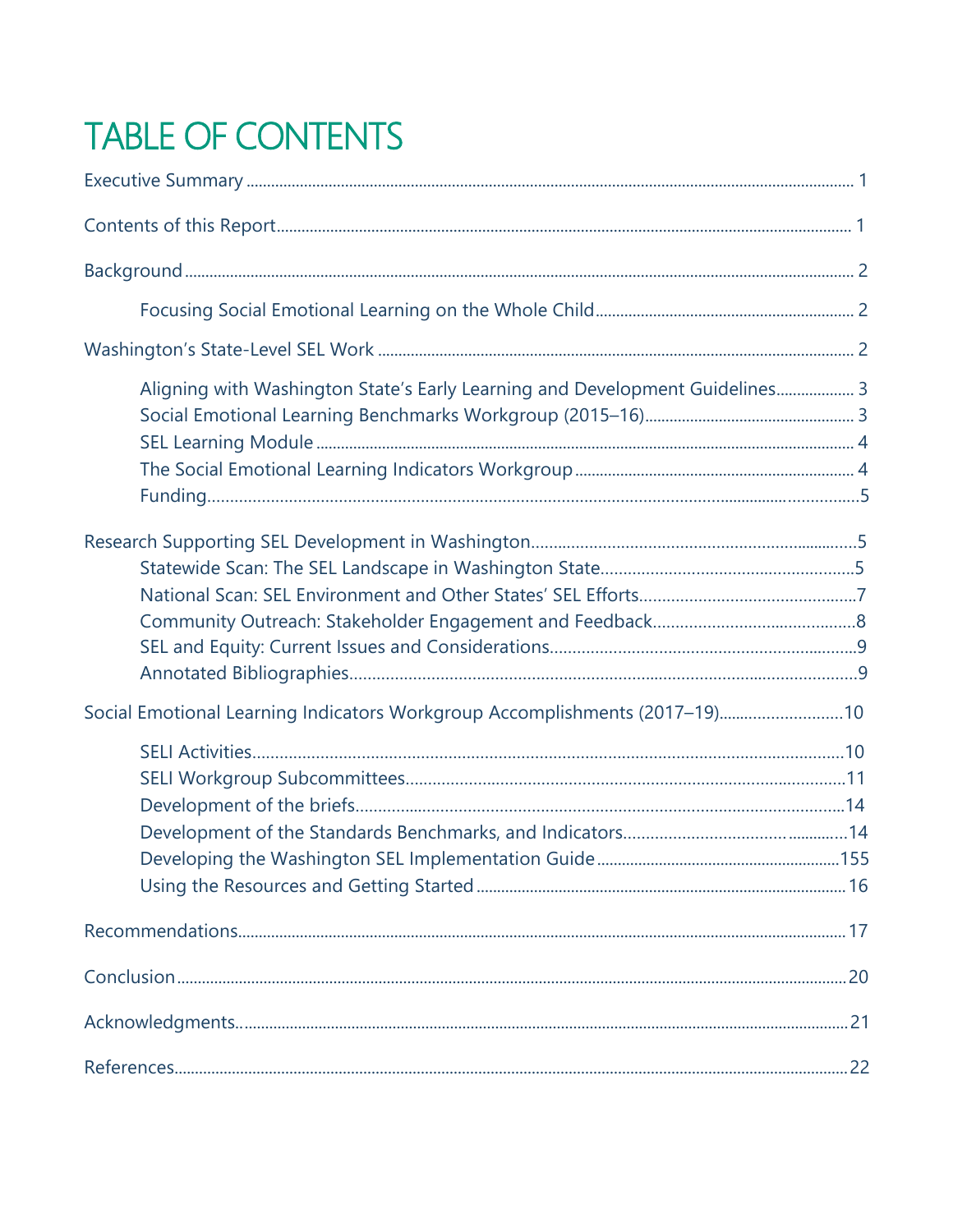# **Appendices**

|                        | Appendix D. Social Emotional Learning Standards, Benchmarks, and IndicatorsD           |  |
|------------------------|----------------------------------------------------------------------------------------|--|
|                        |                                                                                        |  |
|                        |                                                                                        |  |
|                        |                                                                                        |  |
|                        | Appendix H. Washington SEL Implementation Brief: For Community and Youth               |  |
| Appendix I.            | Washington SEL Implementation Brief: Focus on Culturally Responsive                    |  |
| Appendix J.            | Stakeholder Feedback and Community Outreach Summary: Social                            |  |
|                        | Appendix K. K-12 Social and Emotional Learning Across Washington: A Statewide          |  |
|                        | Appendix L. National SEL Environment Scan: Review of Other States' SEL Efforts         |  |
|                        |                                                                                        |  |
|                        | Appendix N. Washington Social and Emotional Learning Standards: Annotated Bibliography |  |
|                        | Appendix O. Washington Social and Emotional Learning Standards: Annotated Bibliography |  |
|                        | Appendix P. Washington Social and Emotional Learning Standards: Reference List         |  |
|                        | Appendix Q. Addressing Social Emotional Learning in Washington's K-12 Public Schools - |  |
| <b>List of Figures</b> |                                                                                        |  |

| Figure 3: Student-Centered Family-Affirming Social Emotional Learning18 |  |
|-------------------------------------------------------------------------|--|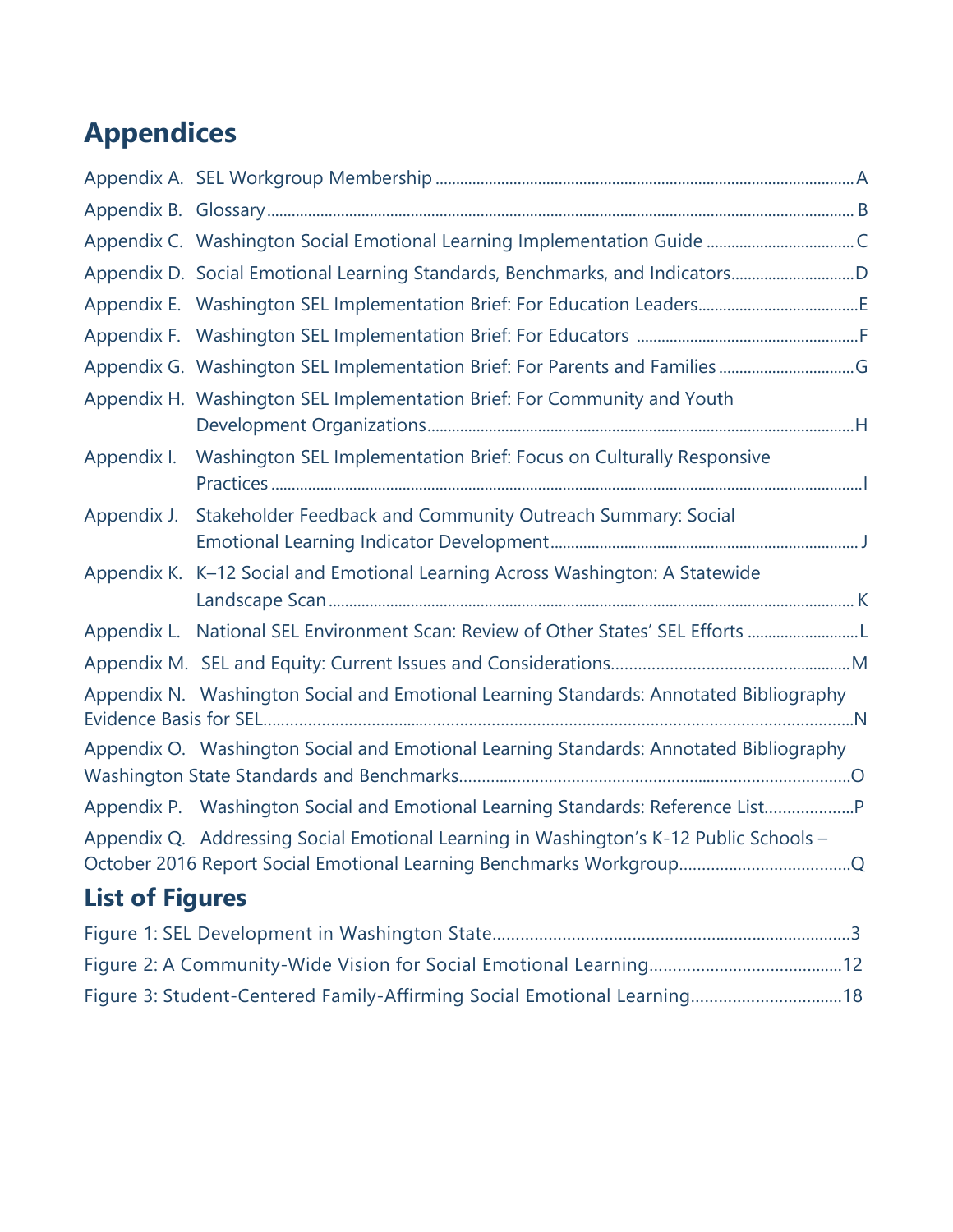# <span id="page-3-0"></span>**Executive Summary**

Social emotional learning (SEL) is broadly understood to be a process through which people build awareness and skills in managing emotions, setting goals, establishing relationships, and making responsible decisions. Research highlighted in this report demonstrates that the effective integration of SEL in school systems creates a foundation for students' increased school and life success.

The Social Emotional Learning Indicators (SELI) Workgroup was established in 2017 to build upon the work of the previous Social Emotional Learning Benchmarks (SELB) Workgroup. Committed to focusing on the whole child, the SELI Workgroup applied guiding principles to ensure that statewide SEL work promotes equity and is culturally responsive, traumainformed, and universally designed for access by all learners.

Recommended actions for the SEL Advisory Committee (to be formed by OSPI as required in Senate Bill 5082 [2019]), each of which is dependent on meaningful engagement of diverse stakeholders, include the following:

- Intentionally enhance, communicate, and disseminate SEL implementation resources.
- Support capacity building for the implementation and integration of SEL in school systems and communities.
- Evaluate, codesign, and continually improve SEL resources and implementation efforts to ensure they are effective, aligned with community priorities, and culturally responsive.

# **Contents of this Report**

This report contains several appendices that include both direct resources and supporting documentation. The direct resources are designed to be utilized in the development of SEL programming. The remainder of the appendices include a composite of research and other information that contributed to the development of the resources.

The direct resources (appendices B–I) include a glossary, a Practitioners' Implementation Guide, the Washington SEL Standards Benchmarks/Indicators, and Implementation Briefs focused on four specific groups: education leaders, educators, community and youth development organizations, and families. The report also includes an Implementation Brief dedicated to culturally relevant SEL.

All documents are available on the OSPI website. More detailed information about each appendix will be addressed later in this report.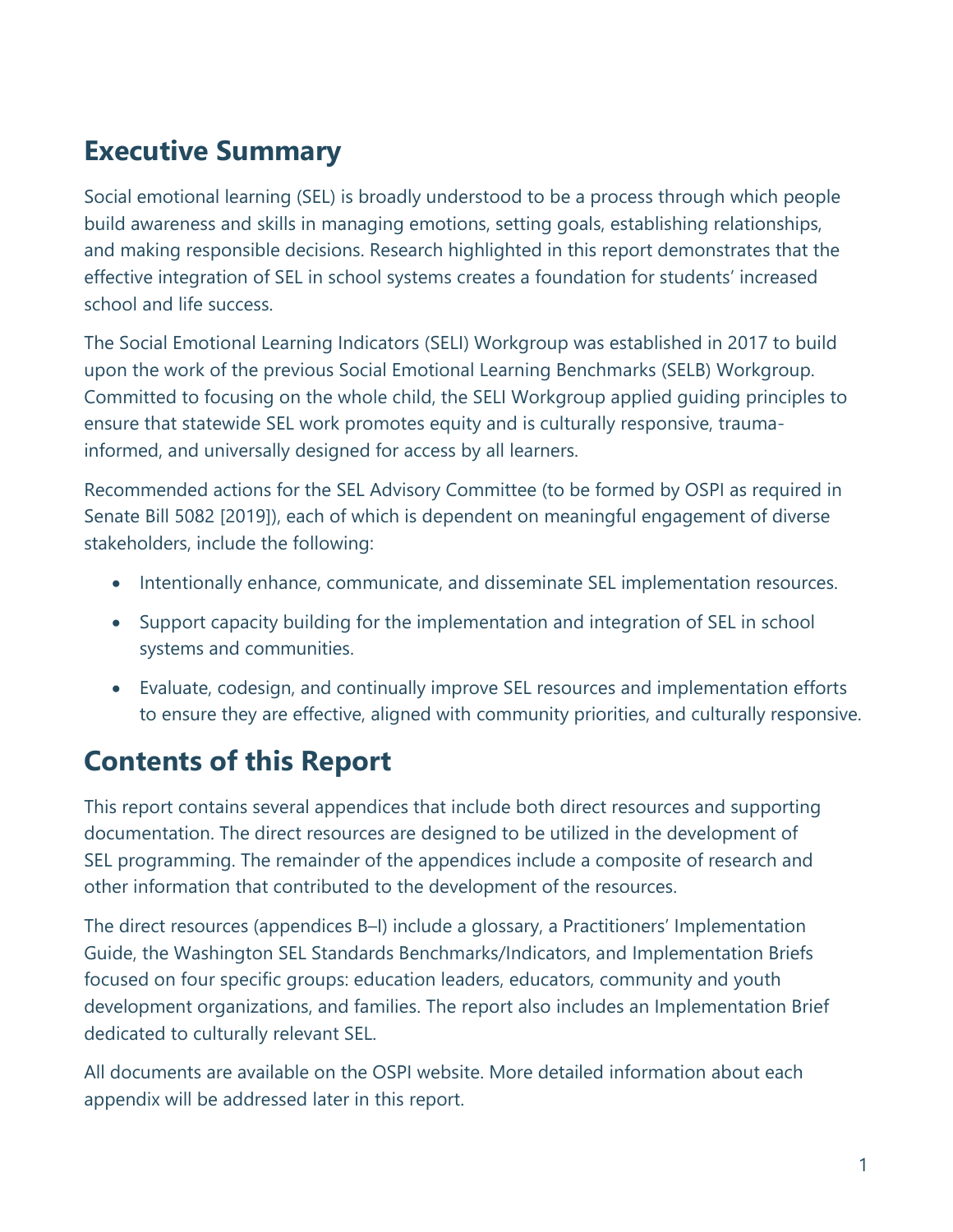# <span id="page-4-0"></span>**Background**

# <span id="page-4-1"></span>**Focusing Social Emotional Learning on the Whole Child**

Washington state defines social emotional learning (SEL) as the process through which people build awareness and skills in managing emotions, setting goals, establishing relationships, and making responsible decisions that support success in school and life. Research shows that students who participate in SEL programming demonstrate increases in social emotional competencies, positive attitudes, and prosocial behaviors (Durlak et al., 2011); decreases in conduct problems, emotional distress, and substance abuse (Taylor et al., 2017); and an association between social emotional competence and post-school success, including increased rates of graduation and full-time employment by the age of 25 (Jones et al., 2015). Additionally, students who participated in SEL programs had an 11-percentile-point increase in academic achievement in the Durlak et al. (2011) study, and a 13-percentile-point increase in the Taylor et al. (2017) study, as measured by standardized test scores, compared with students who did not participate. These findings were consistent across elementary, middle, and high school, and across suburban, rural, and urban school settings.

These and related studies demonstrate the relationship between SEL and improvements in indicators of school and life success, and that students' social emotional competencies can improve in response to targeted supports in schools. Washington state has identified SEL as a key component in the provision of public education, benefiting the whole child by integrating support for the student's social, emotional, and academic development.

# <span id="page-4-2"></span>**Washington's State-Level SEL Work**

The Social Emotional Learning Indicators (SELI) Workgroup developed Washington's statelevel, state-specific SEL Implementation Guide and accompanying resources using a thoughtful, continual process. This process included gathering input and ideas from diverse stakeholders **(Figure 1)**. The work began in 2015 with the development of the Social Emotional Learning Benchmarks Workgroup (SELB) which culminated in a report submitted in October of 2016 **(Appendix P)**. The current iteration of the work completed by the SELI Workgroup includes developing SEL standards, benchmarks, indicators, and the Implementation Guide. This work expanded on prior work of the SELB and aligned with Early Learning Guidelines that were established in 2012. The overall intent of this current iteration of the work was to develop and adopt a developmentally appropriate framework that could support K–12 school operation.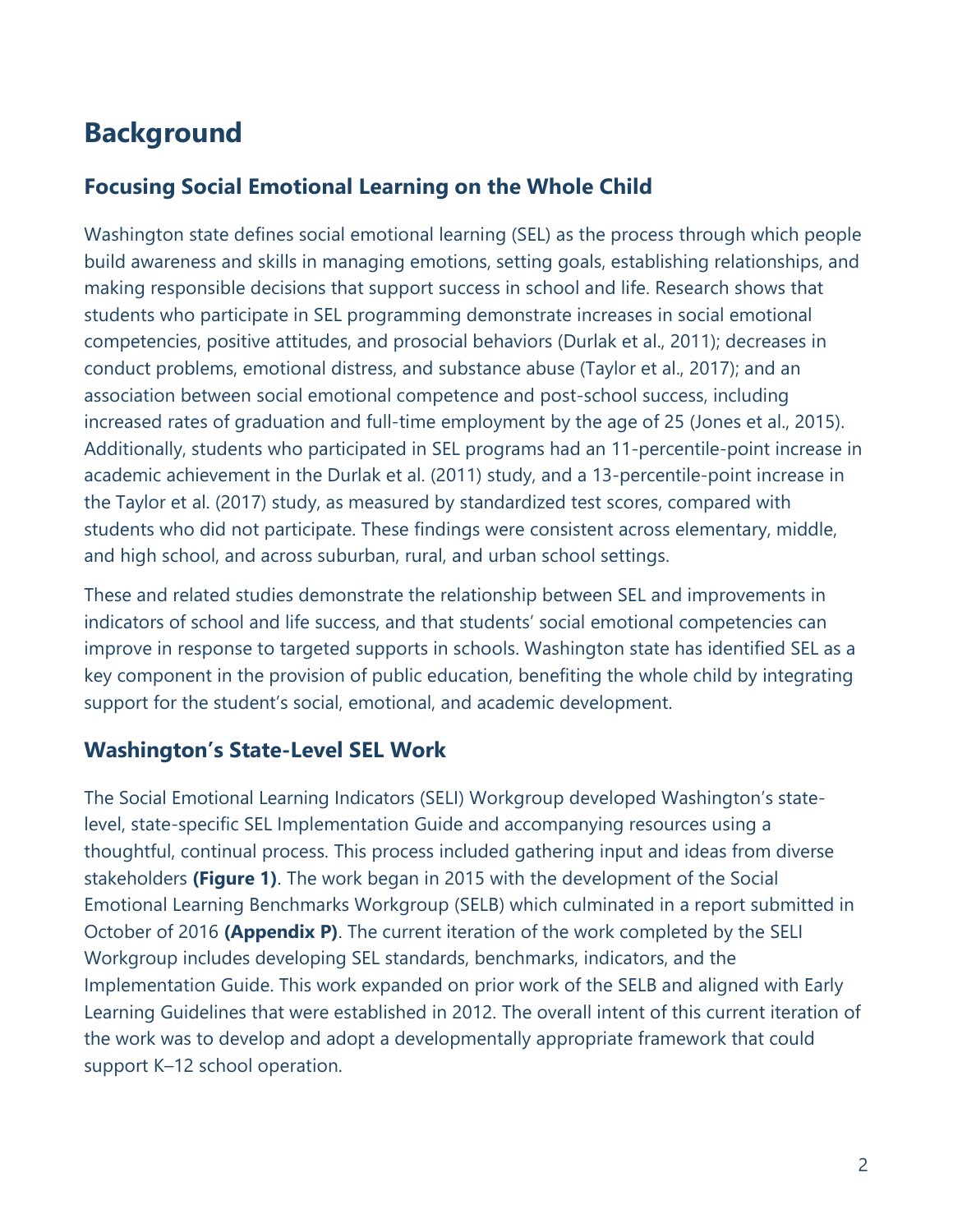In addition to this iteration of the work, in 2017, the Office of Superintendent of Public Instruction (OSPI) developed a set of SEL professional development modules to enhance SEL learning for school administrators, educators, and families.

| [pre-2015]<br><b>Increasing Local and National</b><br>Attention to the Importance of SEL<br>and Its Connection to Academic<br>Development | $[2016]$<br><b>OSPI Develops SEL Professional</b><br><b>Development Modules</b> | [June 2019]<br><b>SEL Indicators</b><br><b>Workgroup Report Due</b><br>to the Legislature |
|-------------------------------------------------------------------------------------------------------------------------------------------|---------------------------------------------------------------------------------|-------------------------------------------------------------------------------------------|
| [2015]                                                                                                                                    | [2017]                                                                          |                                                                                           |
| <b>SEL Benchmarks</b><br><b>Workgroup Formed</b>                                                                                          | <b>SEL Indicators Workgroup</b><br>Formed                                       |                                                                                           |

### **Figure 1: SEL Development in Washington State**

#### <span id="page-5-0"></span>**Aligning with Washington State's Early Learning and Development Guidelines**

Early Learning Benchmarks were designed to help adults working with young children understand typical developmental milestones and to provide strategies and approaches for adults to help children to grow and mature in healthy ways. The original Benchmarks were designed in 2005 and updated to become the Washington State Early Learning and Development Guidelines in 2012. The updated Guidelines focused more intentionally and specifically on the state's increasingly diverse population and on findings from childhood development research conducted after 2005. The update process included cross-cultural collaboration, additional research, and expansion from the original work with a focus on the whole child and developmentally appropriate interpersonal and decision-making knowledge and skills from K–12. The charges for the SELB and SELI Workgroups were to align the newly developed standards, benchmarks, indicators, and guidance with work that had been done to update the Early Learning Guidelines.

#### <span id="page-5-1"></span>**Social Emotional Learning Benchmarks Workgroup (2015–16)**

The [Social Emotional Learning Benchmarks \(SELB\) Workgrou](http://www.k12.wa.us/Workgroups/SELB-Meetings/BenchmarksWorkgroup.aspx)[p](https://www.k12.wa.us/about-ospi/workgroups-committees/currently-meeting-workgroups/social-emotional-learning-benchmarks-workgroup) [was operational in 2015](http://lawfilesext.leg.wa.gov/biennium/2015-16/Pdf/Bills/Senate%20Passed%20Legislature/6052-S.PL.pdf)–16. In its final report **(Appendix Q)**, it recommended a statewide model or plan that respected local context and could be adapted to fit the needs of all schools, classrooms, teachers, and students. SELB Workgroup members were unanimous in their agreement that as Washington state's communities and workplaces grew and the state's expectations for citizenship continued to evolve, it was vital that every child be given the opportunity to develop strong interpersonal and intrapersonal skills. The SELB Workgroup also emphasized the importance of educator awareness and competency building as critical components in support of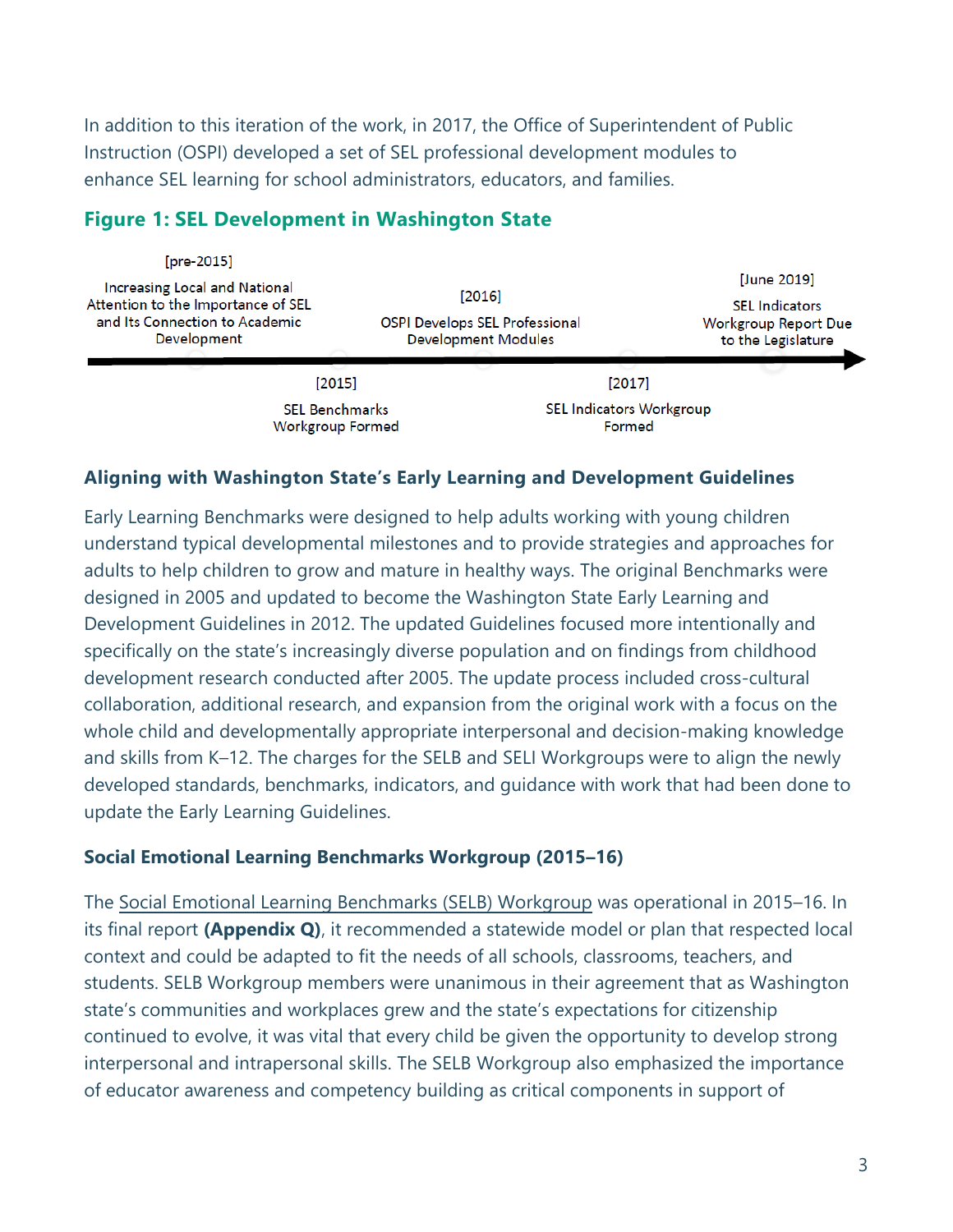effective SEL that is culturally responsive and rooted in positive relationships among educators, students, and their families.

#### <span id="page-6-0"></span>**SEL Learning Module**

In 2016, the Legislature passed Senate Bill 6620, which directed OSPI to create an SEL learning module as part of its professional development offerings. OSPI formed the SEL Module (SELM) Advisory Committee and contracted with the American Institutes for Research (AIR) to develop the learning module.

The OSPI SEL [Online Education Module](http://www.k12.wa.us/StudentSupport/SEL/OnlineModule.aspx) has five segments:

- Introduction to SEL
- Embedding SEL School-wide
- Creating a Professional Culture Based on SEL
- Integrating SEL Into Culturally Responsive Classrooms
- Identifying and Selecting Evidence-Based SEL Programs

The module—designed for educators, administrators, school staff, other professionals, and families—is part of OSPI's professional learning offerings and can be used by educational service districts, local education agencies, and other organizations under a Creative Commons Agreement. Seven other states have adopted and adapted the module for their own use. In addition, the Professional Educator Standards Board (PESB) strengthened the module's impact for Washington educators by using the content to develop a competency-based, jobembedded micro-credential in SEL.

#### <span id="page-6-1"></span>**The Social Emotional Learning Indicators Workgroup**

In the 2017 Operating Budget (Senate Bill 5883, Sec. 501 [31]), the Legislature provided for the establishment of the Social Emotional Learning Indicators (SELI) Workgroup. In that legislation, the Workgroup was tasked with the following:

- 1. Build on the work that was begun by the SELB Workgroup.
- 2. Solicit feedback from stakeholders.
- 3. Identify and articulate developmental indicators for each grade level under each benchmark.
- 4. Develop a model of best practices or guidance for schools on implementing the benchmarks and indicators.

The SELI Workgroup was charged with submitting this report and these recommendations to the state legislature and the Office of the Governor by June 30, 2019.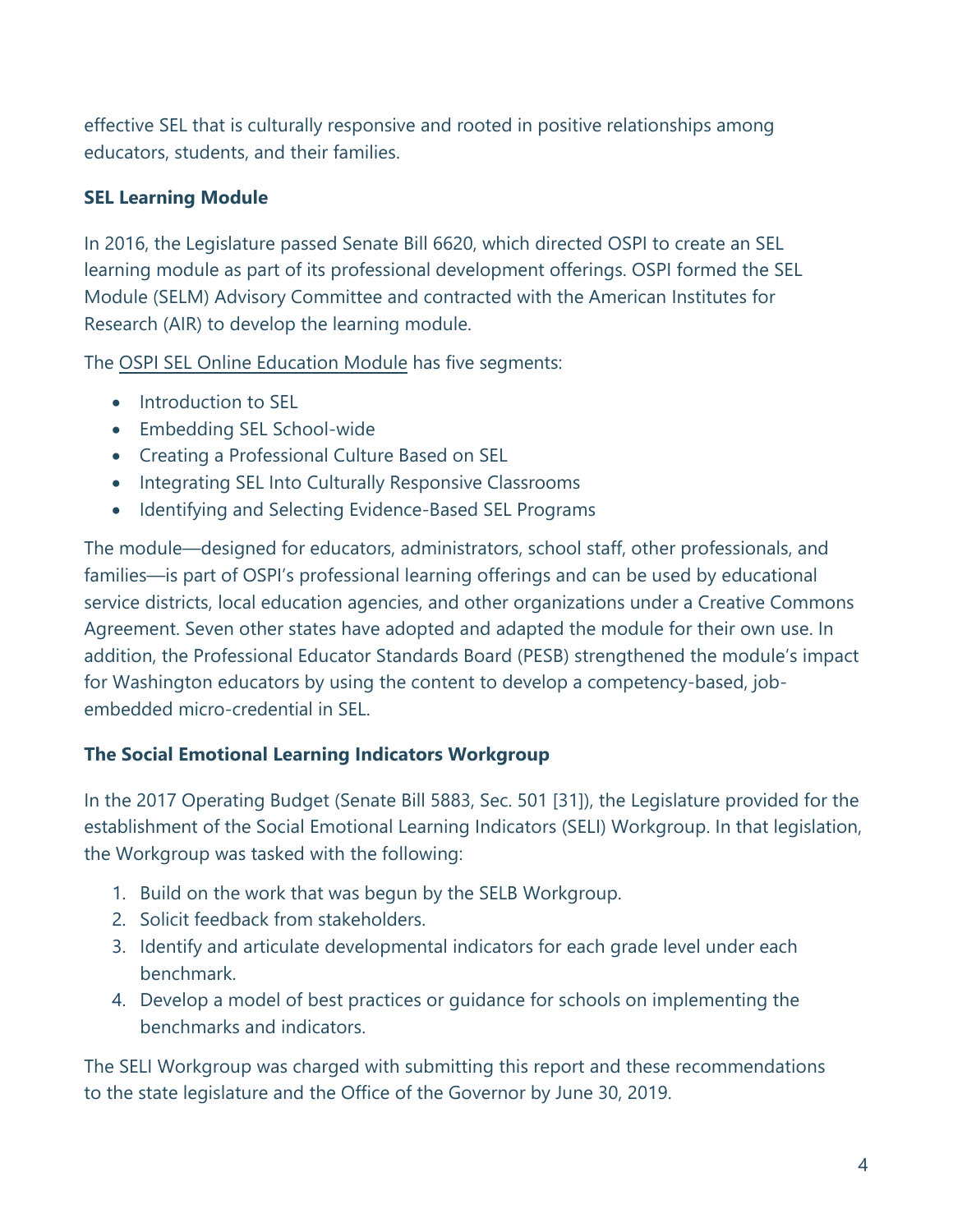#### **Funding**

Four separate sources of funding supported the work culminating in this report, including:

- The Washington State Legislature.
- The Bill and Melinda Gates Foundation.
- Federal technical assistance funds through the Center for Great Teachers.
- Federal technical assistance funds through the Regional Educational Laboratory Northwest (REL Northwest).

In the 2017 Operating Budget (ESSB 5883, Sec. 501 [31]), the Legislature provided \$200,000 to support the work of the SELI Workgroup. OSPI recognized the need for a dedicated full-time employee as well as substantial expert technical assistance to meet the Legislature's charge. The agency sought additional grant funding to fulfill these needs.

The Bill and Melinda Gates Foundation awarded a one-time grant for two years totaling \$200,000. Through this investment, they provided a path for garnering necessary resources and expertise to expand the Workgroup's knowledge of social emotional development. The Foundation's intent was for OSPI to work with contractors to access the necessary information in the creation of quality SEL indicators and implementation guidance. OSPI used the funds from the Gates Foundation to contract with and obtain technical assistance, research, and developmental support from AIR and Education Northwest (EdNW). These contractors provided support with community outreach, statewide and national scans regarding SEL development and programming, and significant literature and research specific to SEL development. Without this combination of multiple funding streams, OSPI would not have been able to have fully staffed the position and make possible two years of comprehensive and extensive work by SELI Workgroup members committed to developing SEL in Washington state.

### **Research Supporting SEL Development in Washington**

#### **Statewide Scan: The SEL Landscape in Washington State**

OSPI contracted with EdNW to conduct a landscape scan of SEL activities across the State of Washington in the fall of 2018 **(Appendix K)**. The purpose of this landscape scan was to provide a snapshot of the SEL work taking place and to identify emerging issues and trends related to SEL in Washington. The scan was designed in consultation with SELI Workgroup members and OSPI staff to provide additional, systematically collected data to supplement and complement efforts by the Workgroup. The scan included a document review and a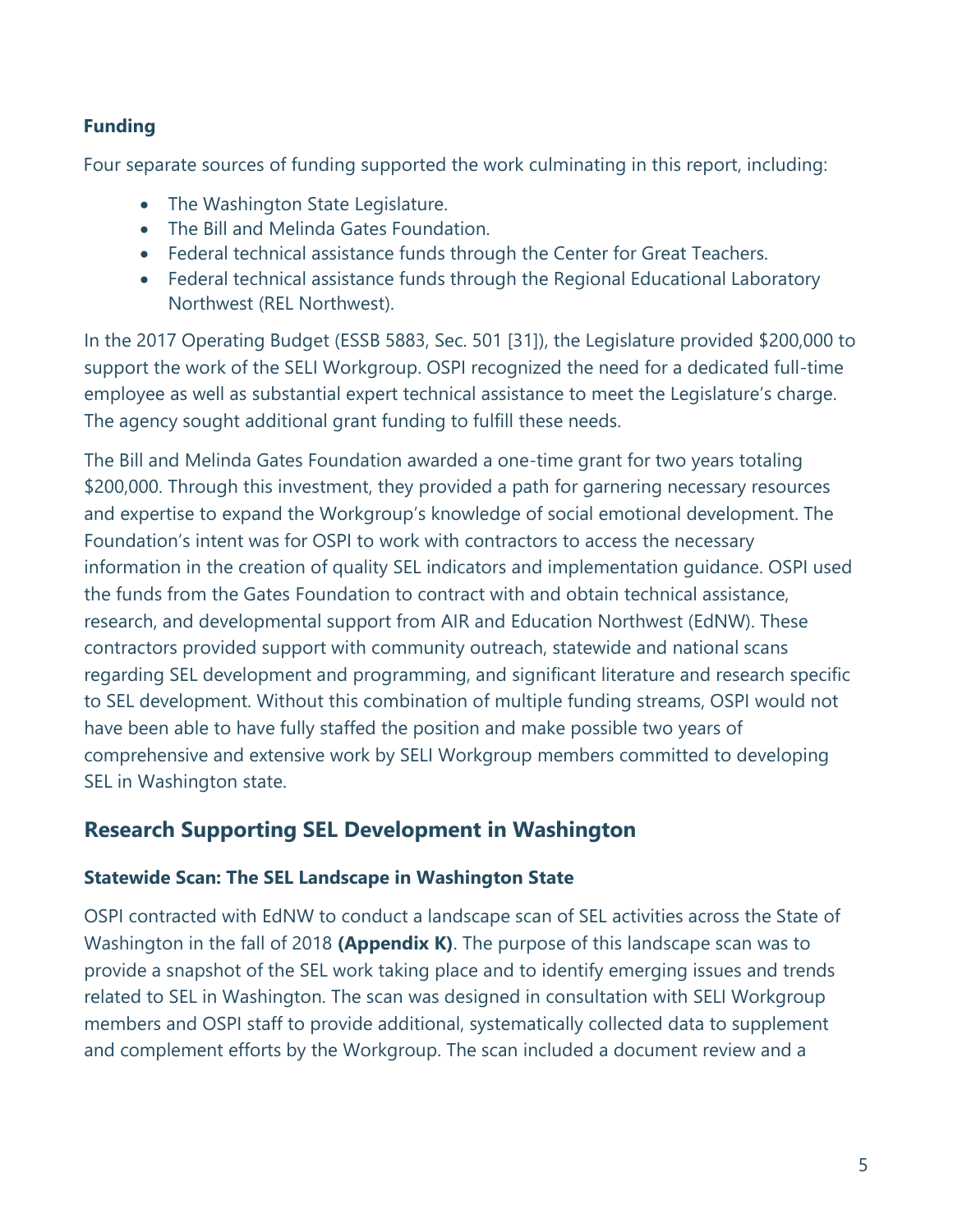statewide survey of school districts (*n*=168). Interviews and focus groups with 37 individuals provided more insight and contextualized information about SEL activities, needs, and issues across the state. Over the course of two meetings, EdNW presented emerging findings to SELI Workgroup members and facilitated discussions regarding implications for their work.

#### **Key findings included the following:**

*The landscape scan revealed that SEL in Washington state is not uncommon; however, it is inconsistently defined in K–12 education.* Findings indicated growing interest in SEL among educators and other stakeholders, with multiple definitions and approaches in use. Many districts address SEL in their mission, goals, and strategic plans, yet few have adopted SELspecific policies or procedures. About two-thirds of surveyed districts engage in activities to support student SEL, and almost all surveyed districts actively work to improve school climate.

This finding emphasizes the need for a common framework to bolster SEL efforts statewide, a summary of evidence demonstrating how SEL supports core education goals, and procedural guidance to help districts and schools implement SEL.

*A shared framework for SEL in K–12 education is not yet in use across Washington state.* The absence of a common language and framework was cited as a barrier to implementation*.*  Fewer than half of the surveyed districts used the limited OSPI resources to support their SEL activities, and about one-third of interview and focus group participants suggested that widely used SEL language and frameworks do not yet resonate with culturally diverse communities. The growing practice of understanding student-level SEL may be challenging, given the dynamic state of the research and questions about the cultural responsiveness of indicators.

This finding reinforces the need for implementation guidance that accentuates cultural diversity and supports implementation with resources that are public and accessible.

*Landscape scan participants commonly reported that school staff members, families, and community partners all have a role to play in promoting SEL.* The SELI Workgroup was very intentional in ensuring that the implementation guidance it produced was both accessible and relevant for all adults in a position to support student SEL. The Workgroup also created briefs customized for various adults (e.g., education leaders, educators, youth workers, and families).

*The quality and depth of SEL implementation is uneven, with more professional development and guidance needed across the state.* The SELI Workgroup embraced the mission of putting helpful resources into the hands of educators so they can implement SEL and create more consistent access to SEL practices and programming for students across the state. The SELI Workgroup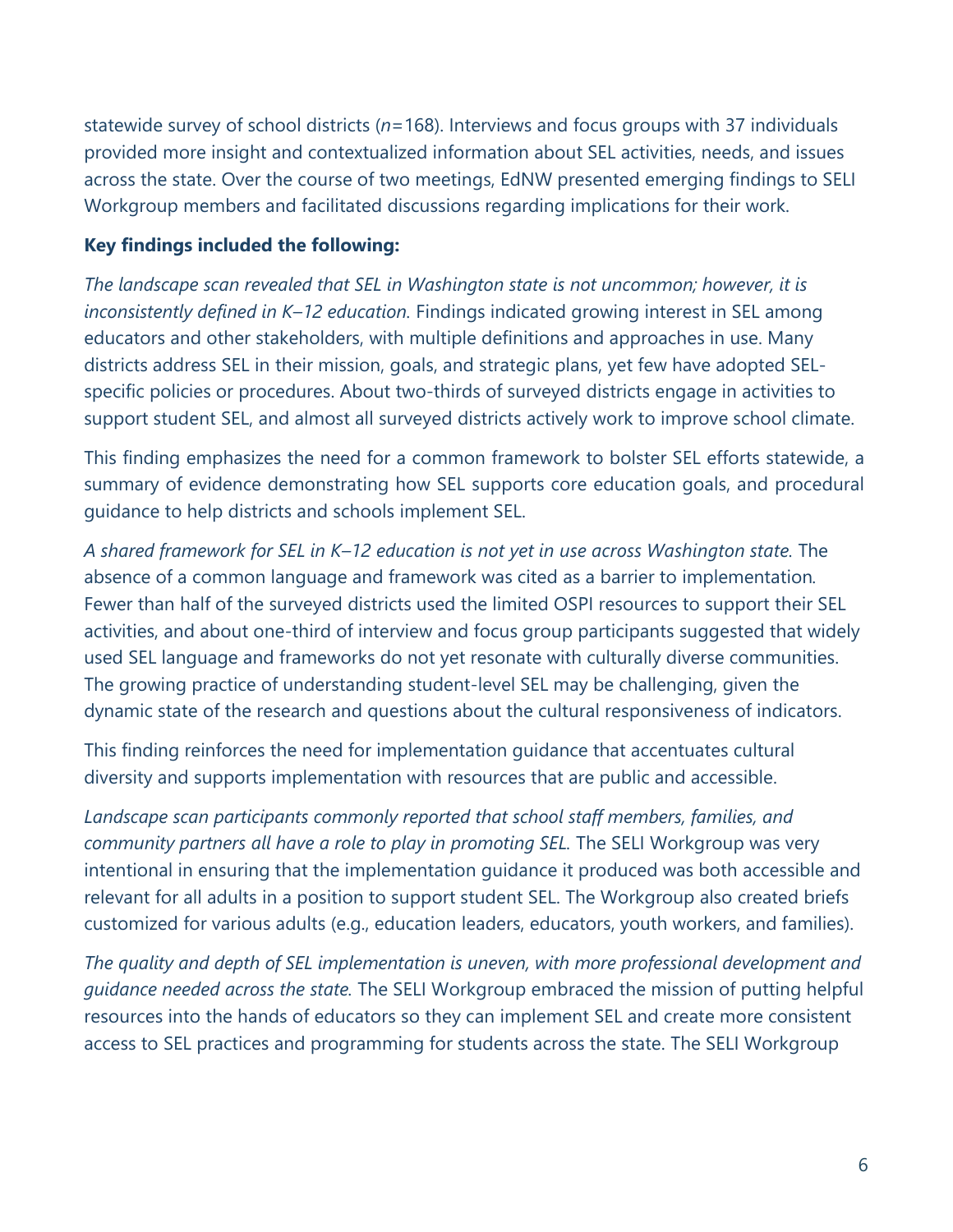recommends that efforts be made to ensure all communities have access to SEL resources, including in rural and remote locations.

*Many participants highlighted the need for a systems approach and strategic investments in infrastructure to support quality SEL at the state, district, and school levels.* The SELI Workgroup reinforced its commitment to creating an SEL implementation guide with parents and families (as well as educators) in mind; advocated for cross-collaboration between OSPI and other state agencies; and considered the approaches of other states in developing indicators and resources.

*The scan found that many districts in Washington state are monitoring progress in initiatives related to SEL via school climate measures, classroom practice measures, and aggregated student outcome measures.* Slightly more than half of the districts in the scan reported using student surveys, staff surveys, or classroom observations to monitor progress in SEL.

The Washington SEL Implementation Guide includes special considerations related to SEL and SEL-related data. It also provides guidance on using data to monitor the effectiveness of practices, programs, and policies in a continuous quality improvement process. The Washington SEL Standards, Benchmarks, and Indicators and the SEL Implementation Guide also strongly caution that SEL indicators are not to be used to assess or label students, but to indicate developmental progressions that inform instructional strategies that help students to grow and mature.

#### **National Scan: SEL Environment and Other States' SEL Efforts**

To support the efforts of the SELI Workgroup, OSPI also contracted with AIR to conduct a national environmental scan of existing state-level SEL standards and implementation guides and provide a written overview of their findings **(Appendix L)**. OSPI wanted the members of the SELI Workgroup to have access to SEL resources developed by other states (and one province) that could inform their decision-making processes, provide models for expanding the systemic work started by previous workgroups and advisory boards, assist them in maintaining the state's already integrated focus on culturally responsive practices and equity, and address all aspects of the legislative charge. Among the states that have developed both SEL standards and SEL implementation guidance, the SEL standards articulate learning objectives at the student level, while the implementation guidance documents mostly provide intentional strategies that shape contexts (the school or classroom).

States consistently indicated the need to integrate SEL into district and school continuous improvement processes and align it cohesively with other initiatives. Implementation guidance provided multiple ways to integrate SEL into the school day, including direct teacher strategies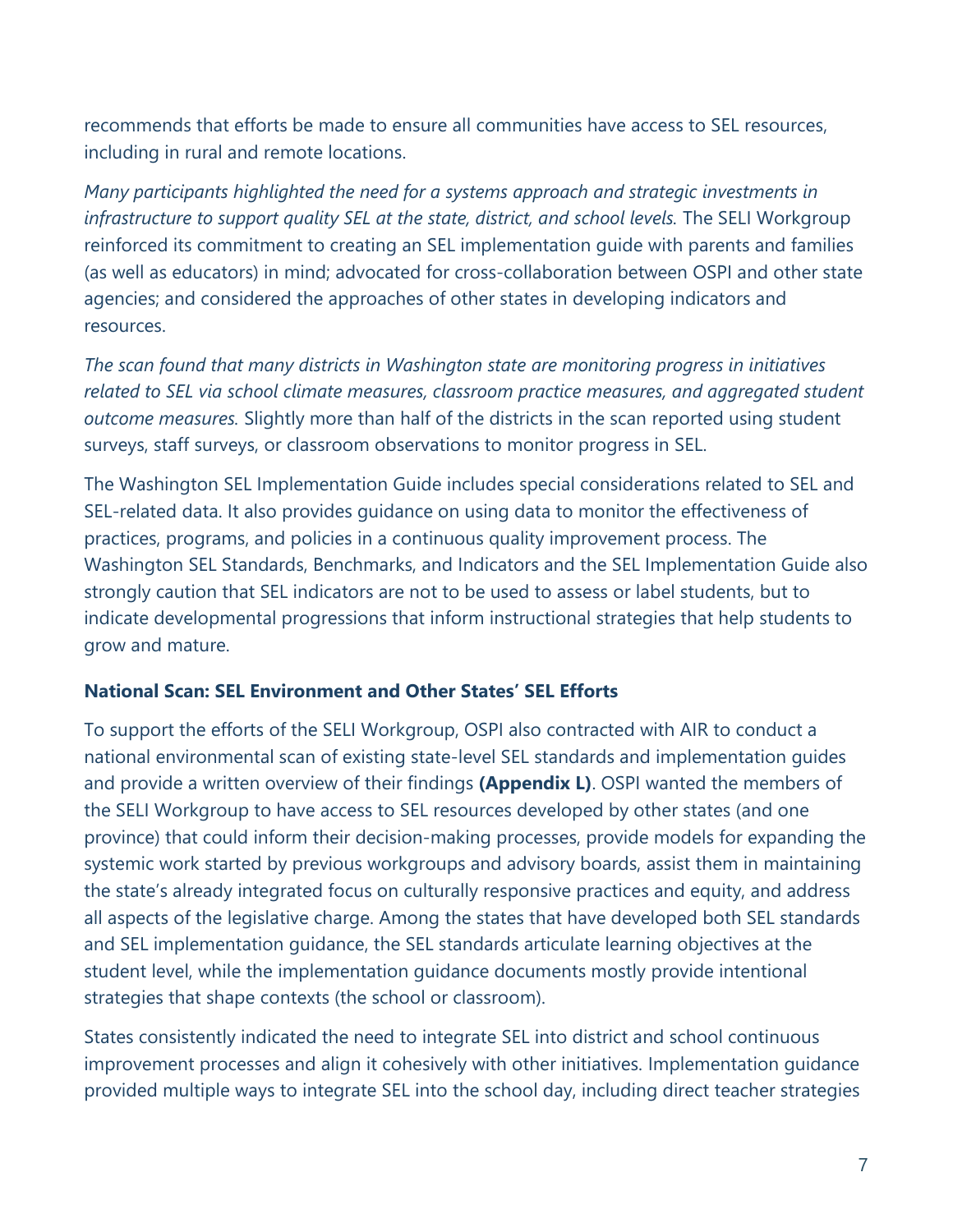in support of specific competencies, integration of SEL with academic learning, supporting teachers' social and instructional practices that generally promote both academic and social emotional learning, and implementing evidence-based programs.

#### **Community Outreach: Stakeholder Engagement and Feedback**

SELI Workgroup members conducted community outreach sessions and gathered both input and feedback from diverse stakeholders through facilitated conversations at multiple points during their process. The information is summarized in **Appendix J**. The stakeholder engagement mechanisms and discussion questions employed slightly different protocols for each group. Stakeholders also provided feedback on draft documents.

#### *Key Themes from Community Outreach Efforts*

Common themes emerged from 19 community outreach and stakeholder engagement sessions, direct feedback on documents, public comments at Workgroup meetings, and an online survey administered by OSPI in both English and Spanish (n=529). Intentional efforts were made to include as many diverse perspectives as possible. Tribal representation through the Affiliated Tribes for Northwest Indians (ATNI) and the three Washington State Ethic Commissions (Asian/Pacific American, Hispanic, and African American) were engaged in facilitated conversations and a review of documents to assess for cultural responsiveness.

*SEL should be community connected and adapted.* By collaborating closely with families, community-based organizations, and tribes, schools can design, plan, and implement SEL approaches that fit the local culture and context. Multi-language SEL materials for families is one resource to support this work.

*SEL involves adult learning and unlearning.* Effective SEL requires adults to shift their mindsets, skills, and behaviors to model SEL and promote equity and inclusion for all students. Schools need resources and guidance so SEL efforts do not perpetuate inequalities, and staff need support for their own learning and wellness.

*Quality SEL requires investments of training and time, yet schools are juggling competing priorities and limited resources.* Schools and districts need to ensure staff receive pre-service training and ongoing, job-embedded professional learning related to SEL; adequate time to plan, teach, and integrate SEL; and time to collaborate across roles (e.g., counselors and teachers) to better support students. Key training needs include culturally responsive SEL, SEL for secondary students, and engaging families in SEL.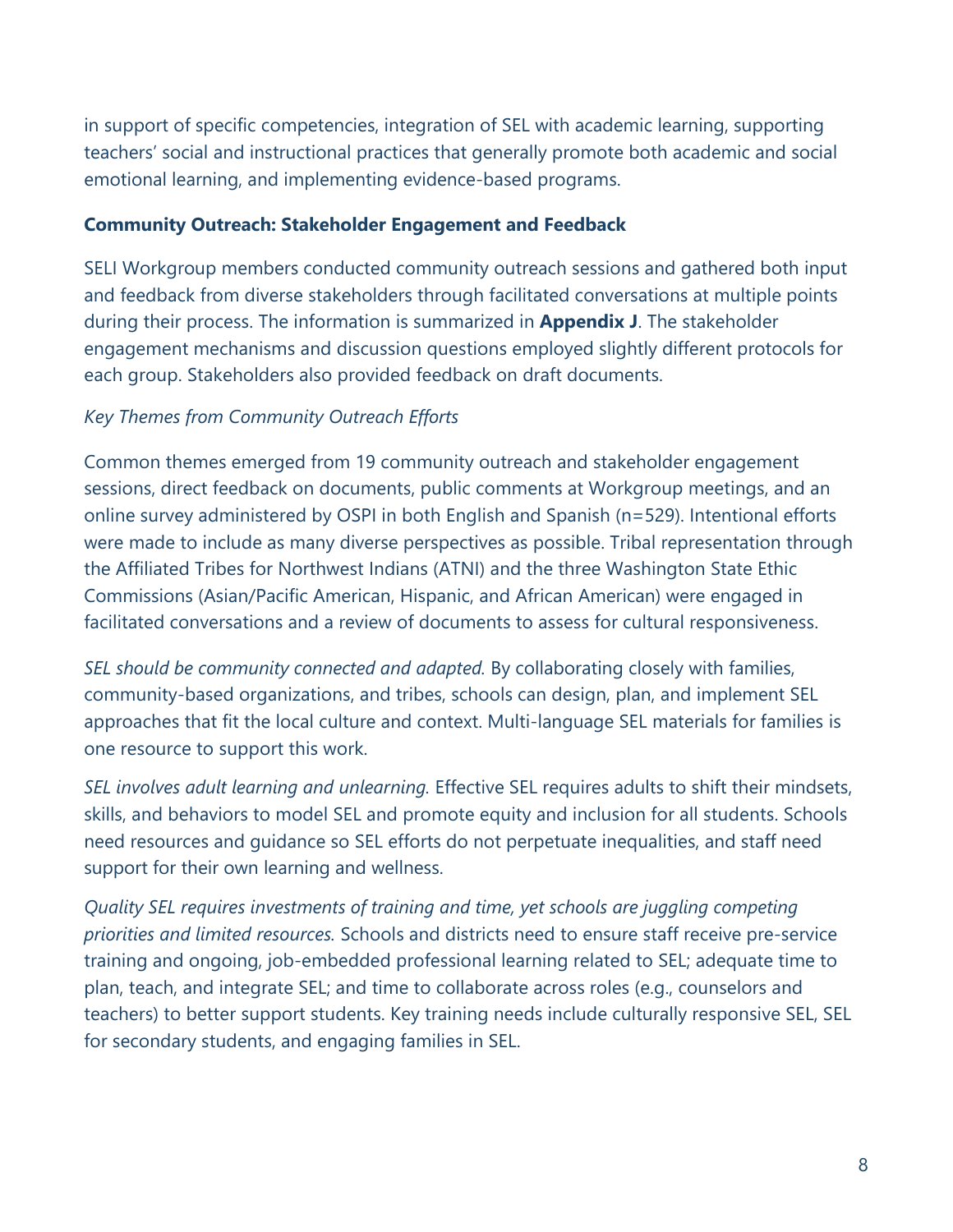*Schools need guidance on SEL integration and alignment.* This includes integration and alignment of SEL with academics, school policies (e.g., student-centered and restorative approaches to discipline), and practices (e.g., trauma-informed practices). SEL should be woven throughout the school and supported by diverse staff members. Resources, examples, and tools are needed.

*Stakeholders define SEL in a variety of ways, including (but not limited to) skills.* Stakeholders described both interpersonal (e.g., conflict resolution, communication) and intrapersonal (e.g., identity, belonging) aspects of development within the context of supportive environments (e.g., student-teacher relationships). They viewed SEL as important and identified multiple benefits of SEL for students, adults, and communities. Many stakeholders emphasized the diversity of SEL expression and experiences across individuals and groups. They indicated mixed opinions and for some, concern, related to whether and how SEL might be used to assess students.

These stakeholder considerations were intentionally incorporated into the following SELI Workgroup recommendations and next actions to support SEL in Washington state.

### **SEL and Equity: Current Issues and Considerations**

OSPI contracted with EdNW in the development of an equity brief **(Appendix M)**. There is a growing sense of urgency regarding the need to examine SEL in relation to issues of equity in K–12 education. For example, a recent cultural analysis of SEL questioned whether the prevalent frameworks, programs, and assessments adequately reflect, cultivate, and leverage cultural assets and promote the well-being of youth of color and those from under-resourced backgrounds. This brief draws on diverse sources (research articles, presentations, blog posts, policy reports) to summarize the dialogue on this issue and offer considerations on equity for the SEL Workgroup in the design of a statewide SEL framework, implementation guide, and indicators.

#### **Annotated Bibliographies**

*Evidence Basis for SEL* **(Appendix N)**: OSPI contracted with AIR to identify relevant literature to begin the work. It takes into account the complexities of SEL development and focuses on literature pertinent to the way in which OSPI had defined SEL. Although not a comprehensive or systematic review of all related literature, this scan provided the SELI Workgroup an introduction to literature that provides the evidence for the basis of SEL.

#### *Key Points from Evidence Basis for SEL*

Development of social and emotional competencies occurs throughout the lifespan (Jones & Kahn, 2017).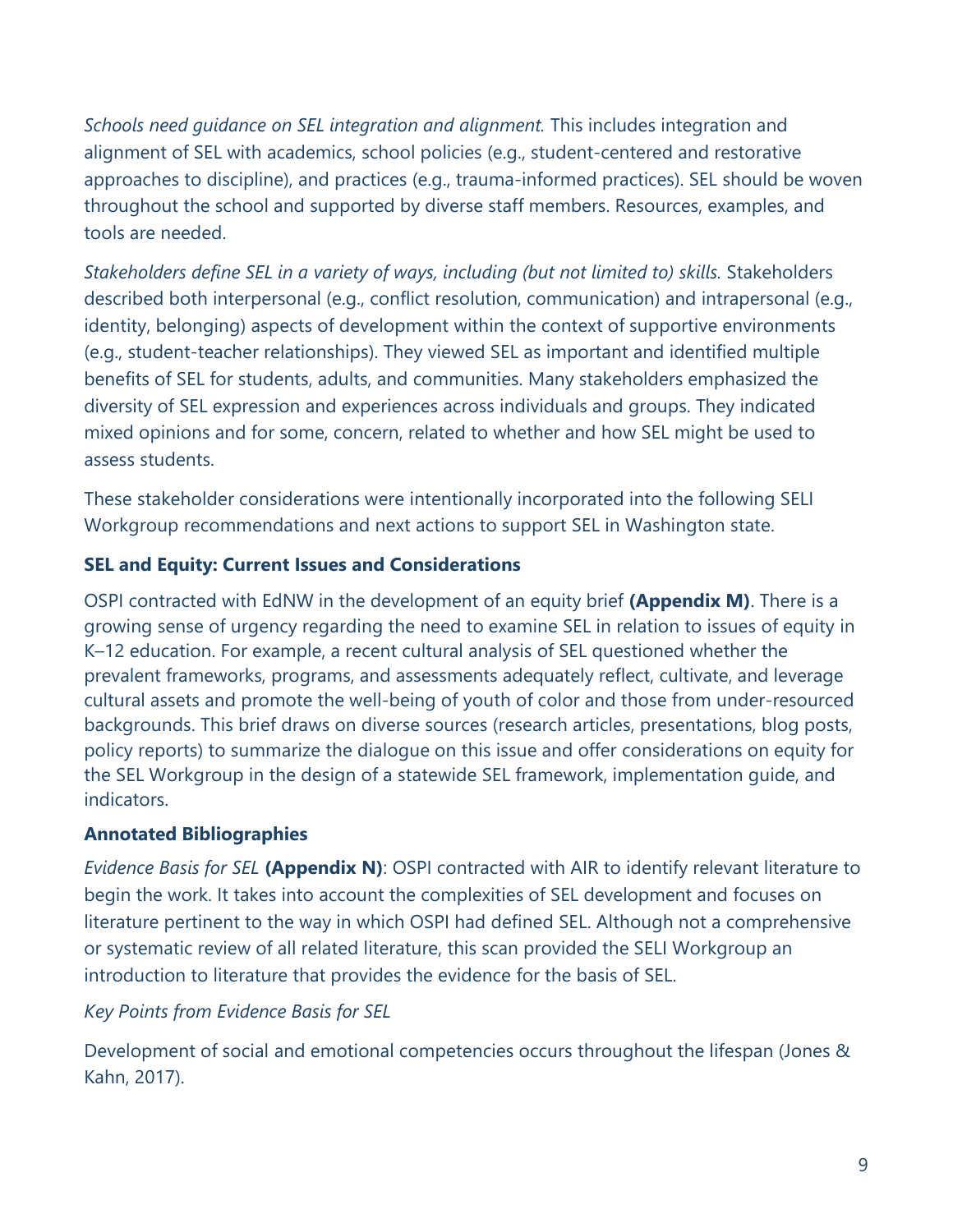- Social, emotional, and behavioral competencies develop simultaneously as part of an ongoing change process; individuals are shaped by their social contexts, which, in turn, are also shaped by individuals and their interactions (Lerner, 2006).
- Specific grade-level or age-related developmental competency definitions are difficult to assign; social and emotional development's "nature" is complex and non-linear.
- Based on the research, AIR categorized the annotated articles into one of two developmental periods: middle childhood (ages 6–11) or adolescence (ages 12–18); these two periods roughly align with the age range for students in grades K–12 (6–18 years old).
- AIR did not conduct a comprehensive or systematic review of all related literature; rather, AIR focused the scan on Washington state's definition of SEL.

*WA SEL Standards and Benchmarks* **(Appendix O):** Also created by AIR, this document identified literature related to Washington state's six standards and 17 benchmarks from the Addressing Social Emotional Learning in Washington's K-12 Public Schools – October 2016 Report **(Appendix Q)**. The intention was to inform and assist the SELI Workgroup in aligning benchmarks in accordance with the literature and to assist them in creating developmentally appropriate indicators. AIR used a developmental lens to look closely at each one of the six competencies and focused on providing the following: an introduction to relevant literature, terminology that reflects alignment with the existing literature base, and the extensive mismatch that exists between frameworks and the terms defining social and emotional competencies (Berg et al., 2017) that need to be considered carefully when developing SEL standards, benchmarks, and indicators.

*Reference List for Developing SEL Indicators* **(Appendix P):** AIR created this for the SELI Workgroup to identify specific research and literature to begin the process of developing indicators for each of Washington's SEL benchmarks. Additional literature and expert consultation were engaged to address questions and gaps as the Workgroup began to develop the indicators.

# **SELI Workgroup Accomplishments (2017–19)**

# **SELI Activities**

Social Emotional Learning Indicators (SELI) Workgroup members represent diverse experiences and contexts and include school administrators, psychologists, counselors, social workers, and educators; parent and family organizations; early childhood and youth advocates; divisions and commissions in the governor's office; and tribal leaders (see **Appendix A** for a list of Workgroup membership). The SELI Workgroup met monthly from September 2017 through June 2019. During this time, the Workgroup and contractors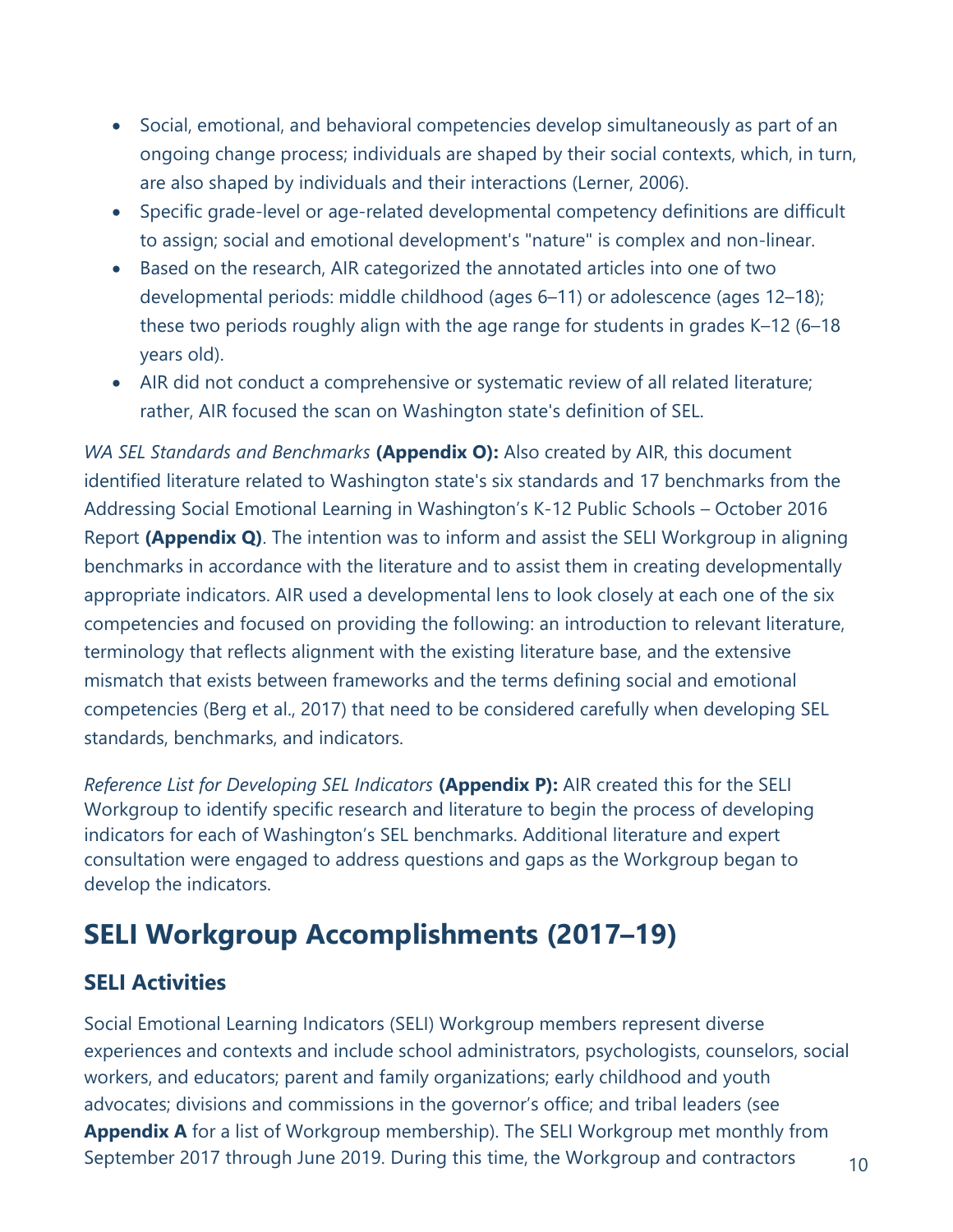reviewed previous work and recommendations, generated questions to inform its work, and gathered information from local, state, and national SEL experts to answer questions such as:

- To what extent is SEL currently being implemented in Washington?
- How is SEL currently being implemented in Washington?
- How are other states implementing SEL?
- What approaches, models, competencies, and best practices are other states implementing?
- What criteria and rationale(s) did other states use to determine the approaches, models, competencies, and best practices they implemented?

OSPI provided research and facilitation support to the SELI Workgroup throughout the process.

### **SELI Workgroup Subcommittees**

To address the goals formulated by the Workgroup efficiently and within the designated time provided by the Legislature, the SELI Workgroup divided into three subcommittees focused on the following components of the work: framework, indicators, and the implementation guide.

#### **Framework Subcommittee**

The Framework Subcommittee was primarily responsible for aligning components of SEL resource development (including the already developed SEL online module) to create a cohesive set of resources for professional learning that prepare adults to operationalize the work. The Subcommittee considered the big picture, thinking about how to provide consistent framing or a common structure, model, or plan of a larger SEL effort, of which the standards, benchmarks, and indicators for student learning are just one component. Subcommittee members approached the social emotional development of children and youth as a shared responsibility among families, educators, advocates for children, youth development professionals, community partners, and other organizations.

To visualize the approach for Washington state's proposed SEL model or plan, the Subcommittee developed the graphic shown in Figure 1, which illustrates the conditions needed to support SEL in collaboration with families and communities, with shared responsibility for ongoing SEL development and a focus on equity, cultural responsiveness, trauma-informed practices, and universal design for learning. It also illustrates the SELI Workgroup's emphasis on building adult capacity (awareness, attitudes, and skills) to create engaging and inclusive learning environments with positive youth-adult relationships that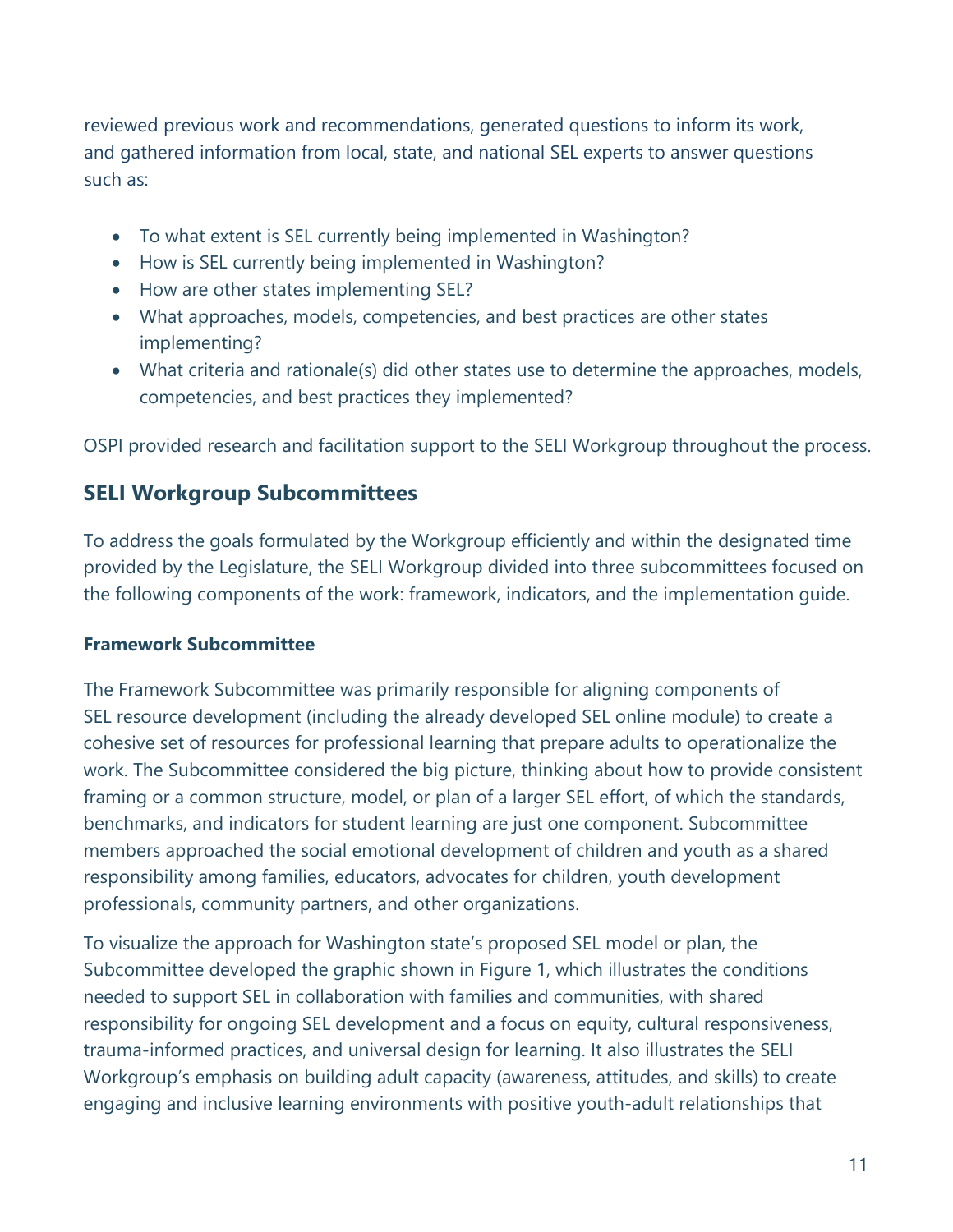support SEL, academic progress, and positive life outcomes for youth.

### <span id="page-14-0"></span>**Figure 2: A Community-Wide Vision for Social Emotional Learning**



This figure was prepared under Contract ED-IES-17-C-0009 by Regional Educational Laboratory Northwest, administered by Education Northwest, based on the work of the Washington Social Emotional Learning Indicators Workgroup.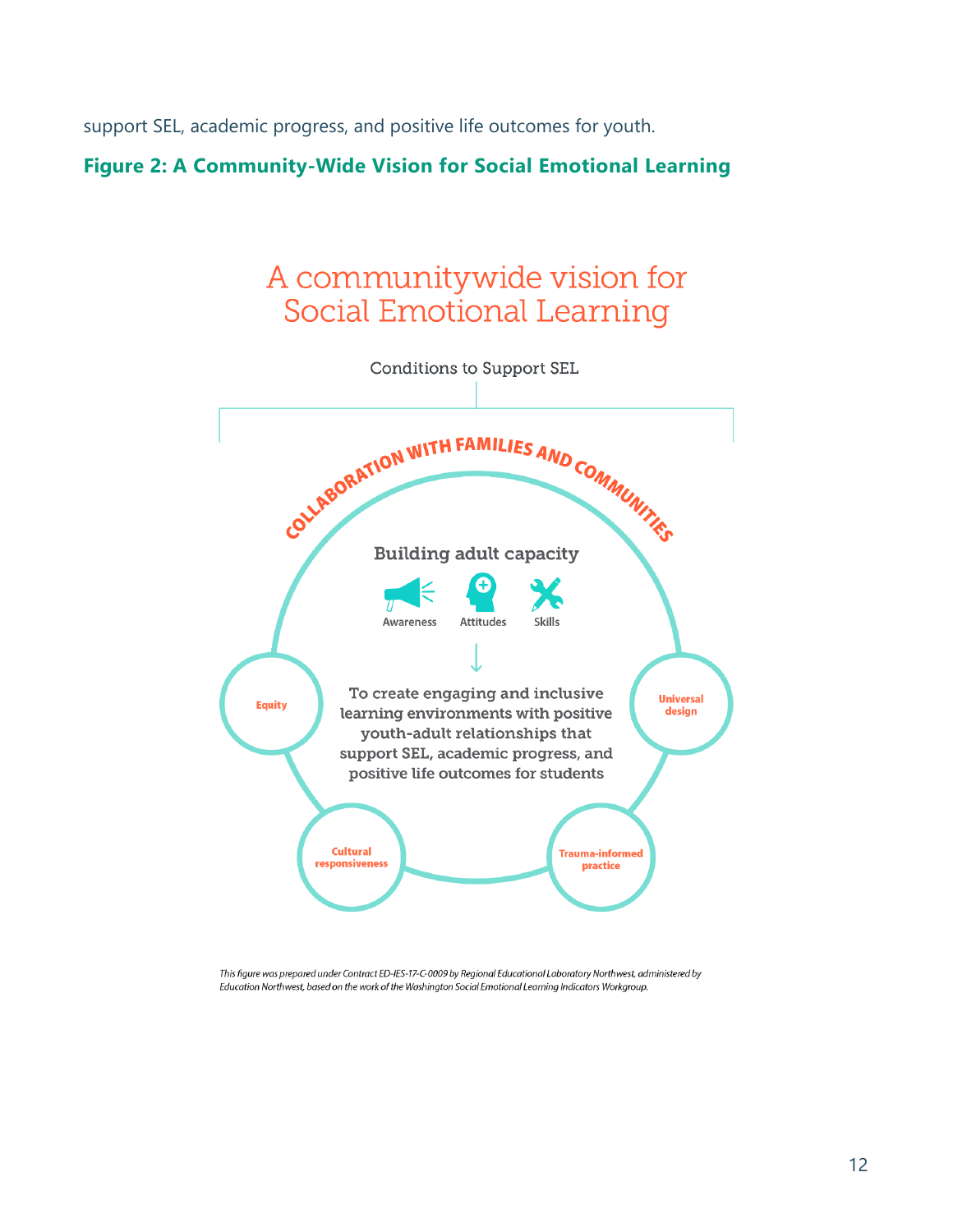#### **Indicators Subcommittee**

The Indicators Subcommittee expanded on the work completed by the previous Social Emotional Learning Benchmarks (SELB) Workgroup by defining the term "indicators," extensively reviewing literature and research on developmental benchmarks for K–12 students **(Appendices N, O, and P)**, and creating student indicators of SEL as part of the legislative mandate.

According to the Indicators Subcommittee, the purpose of the Standards, Benchmarks, and Indicators is to provide a scaffolded framework identifying observable developmental benchmarks for learners. This work was premised on Subcommittee knowledge that educators benefit from clear definitions of skills and dispositions articulating how learners develop. Subcommittee members studied the literature and organized developmentally appropriate indicators according to grade bands (early elementary, late elementary, middle school, and high school/adult) rather than individual grade levels. Research on social and emotional development is complex and nonlinear, and therefore it is difficult to assign a concrete definition of a developmental competency to a specific grade or age. Most research that was reviewed defined social and emotional competencies within broad developmental periods rather than by grade level. This is expected because developmental literature concerns children across settings, not just in school. This approach was also advised by several educators who provided feedback during development of the indicators.

As indicated above, SEL development is not a linear process and the indicators intentionally span a continuum of behaviors that can fluctuate based on a wide range of internal and environmental conditions, and educators are encouraged to differentiate supports and modifications accordingly. The Indicators Subcommittee recognized the highly individual nature of social emotional development, and that observing a learner's behavior in relation to the indicators can lead to constructive conversations among educators as well as with learners and their families.

#### **Implementation Guide Subcommittee**

The Implementation Guide Subcommittee was primarily responsible for providing foundational information and content on implementation, staff preparation, supportive adult SEL practices, contexts and environments that promote SEL, approaches to SEL implementation, and an overall structure or model for Washington's SEL framework. The Subcommittee decided to focus on school-level sites and school-wide implementation because they felt it was the point of greatest potential impact, particularly because of Washington's emphasis on community-wide SEL. Schools are well positioned to engage community partners and families in a collaborative approach to creating an SEL implementation plan that is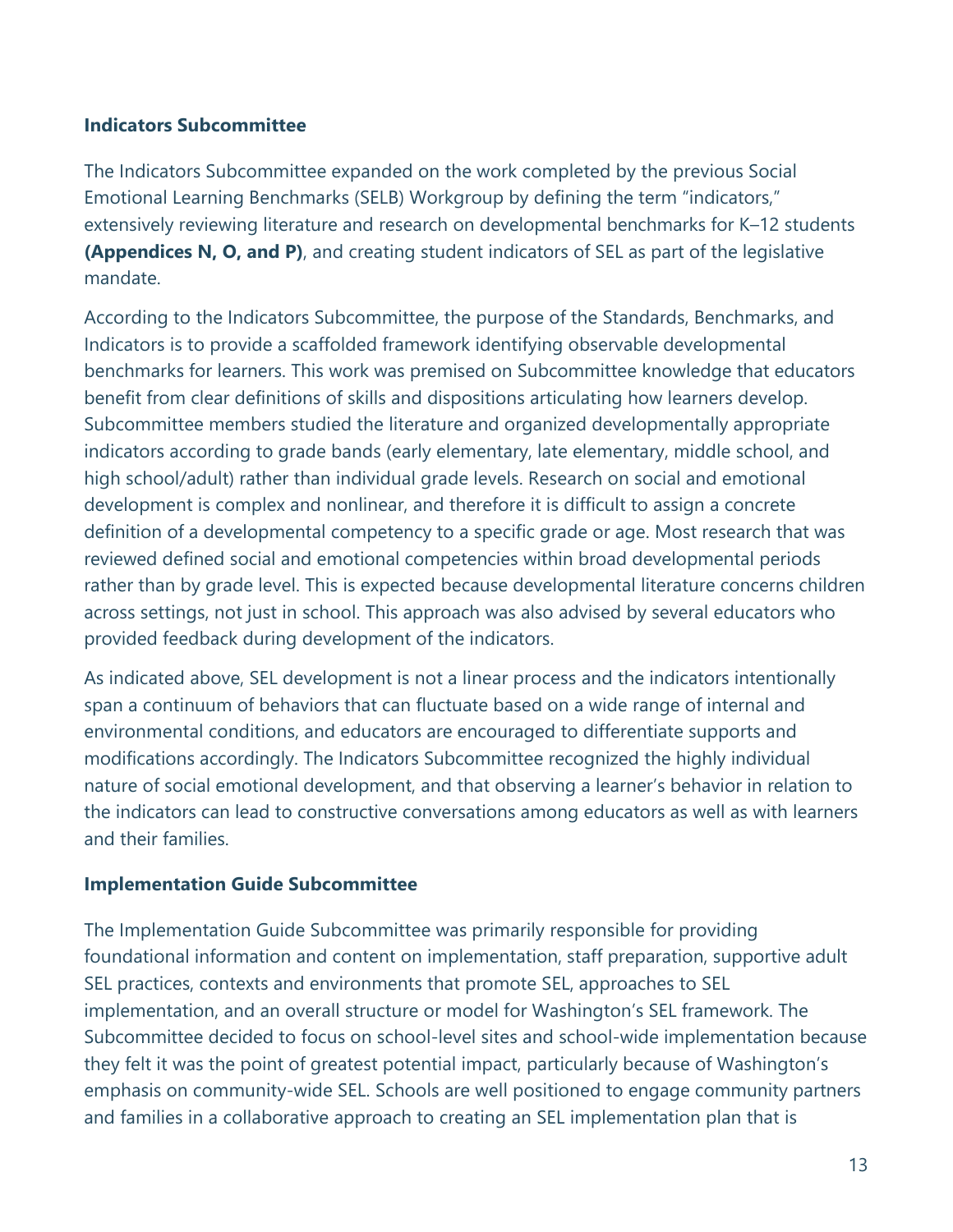responsive and embedded in the cultures that communities represent.

# **Development of the Briefs**

As the Workgroup continued to amass information that would be relevant to SEL implementation in both schools and communities, there was a realization that it could be perceived as overwhelming and difficult to navigate. The Implementation Subcommittee recommended the creation of briefs that were targeted to specific groups who would be most likely implementers of SEL programming. Those four groups were education leaders **(Appendix E)**, educators **(Appendix F)**, parents and families **(Appendix G)**, and community and youth development organizations **(Appendix H)**.

# **Development of Standards, Benchmarks, and Indicators**

The development of the Standards, Benchmarks and Indicators **(Appendix C)** was one of the mandated deliverables of the legislation. After reviewing the literature in the Annotated Bibliographies, Versions 1 and 2 **(Appendices N and O),** information gathered in both the State and National Scans **(Appendices K and L)**, and Stakeholder Feedback **(Appendix J)** the SELI Workgroup turned to the task of defining developmental indicators. The following questions emerged during discussions:

- Are the Indicators based on research and are they developmentally appropriate for the designated grade range?
- Is there a risk that the SEL Standards, Benchmarks, and Indicators may further marginalize students of color, students with disabilities, or students who have experienced trauma?
- Will the SEL Standards, Benchmarks, and Indicators actualize a white, middle-class set of values and reinforce other students' sense that they are outsiders within their school community?

Although it was not the intent of the Workgroup, it warranted a very intentional and careful examination. Therefore, the SELI Workgroup established their goals as follows:

1. Create a state-level SEL model for the Office of Superintendent of Public Instruction, educational service districts, school districts, families, students, and community partners to help guide and support implementation efforts that consider the context for SEL in terms of building adult SEL capacity and creating environments that support student SEL.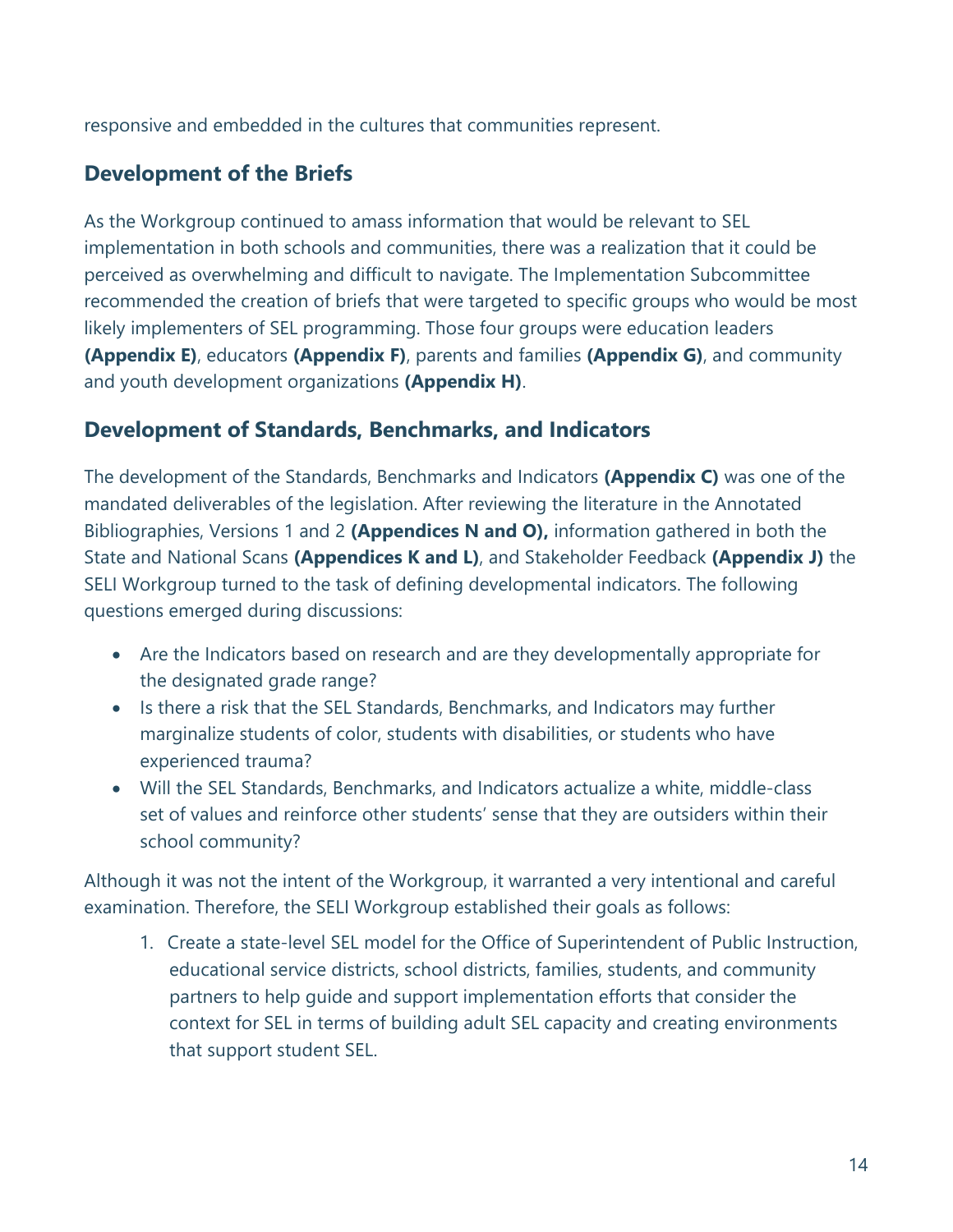- 2. Create an implementation guide for people working with children and youth (grades K–12) that is culturally responsive, equitable, trauma-informed, and universally designed.
- 3. Create indicators for people working with children and youth (grades K–12) that are culturally responsive, developmentally appropriate, equitable, and trauma-informed.
- 4. Provide concrete recommendations to move SEL work and implementation forward.

# <span id="page-17-0"></span>**Developing the Washington SEL Implementation Guide**

The Washington SEL Implementation Guide is designed specifically for schools and communities in Washington. The proposed approach recognizes that different localities will implement evidence-based, equity-focused SEL in a way that meets the needs of their own students. The Implementation Guide provides essential guidance and state-level leadership to ensure that although communities may start with adult readiness, the focus remains on partnership between families and schools, and the work integrates the four guiding principles of equity, cultural responsiveness, universal design for learning, and trauma-informed practice. These guiding principles support an integrated approach to SEL and reflect leading research in the field that documents the following three targeted outcomes:

- Increased social emotional competencies in adults and children that reflect the diversity of communities (Darling-Hammond & Cook-Harvey, 2018).
- More positive relationships between children and adults and among the various adults that support children (Berg et al., 2019; Jones et al., 2017).
- More positive environments that support children's learning in and out of school (Durlak et al., 2010; Durlak & Weissberg, 2013; Jones et al., 2017).

As positive relationships and social emotional competencies increase, Washington can expect to see improvements across various indicators of school health and student success:

- An increase in student attendance and academic outcomes (Durlak et al., 2011; Taylor et al., 2017).
- A decrease in overall behavior referrals in schools (Osher & Berg, 2017).
- An increase in student resilience (Cantor et al., 2018; Thompson, 2014).
- An increase in educator well-being and job satisfaction (Greenberg et al., 2016).
- Improved public health (Greenberg et al., 2017; Jones et al., 2015; Jones et al., 2017).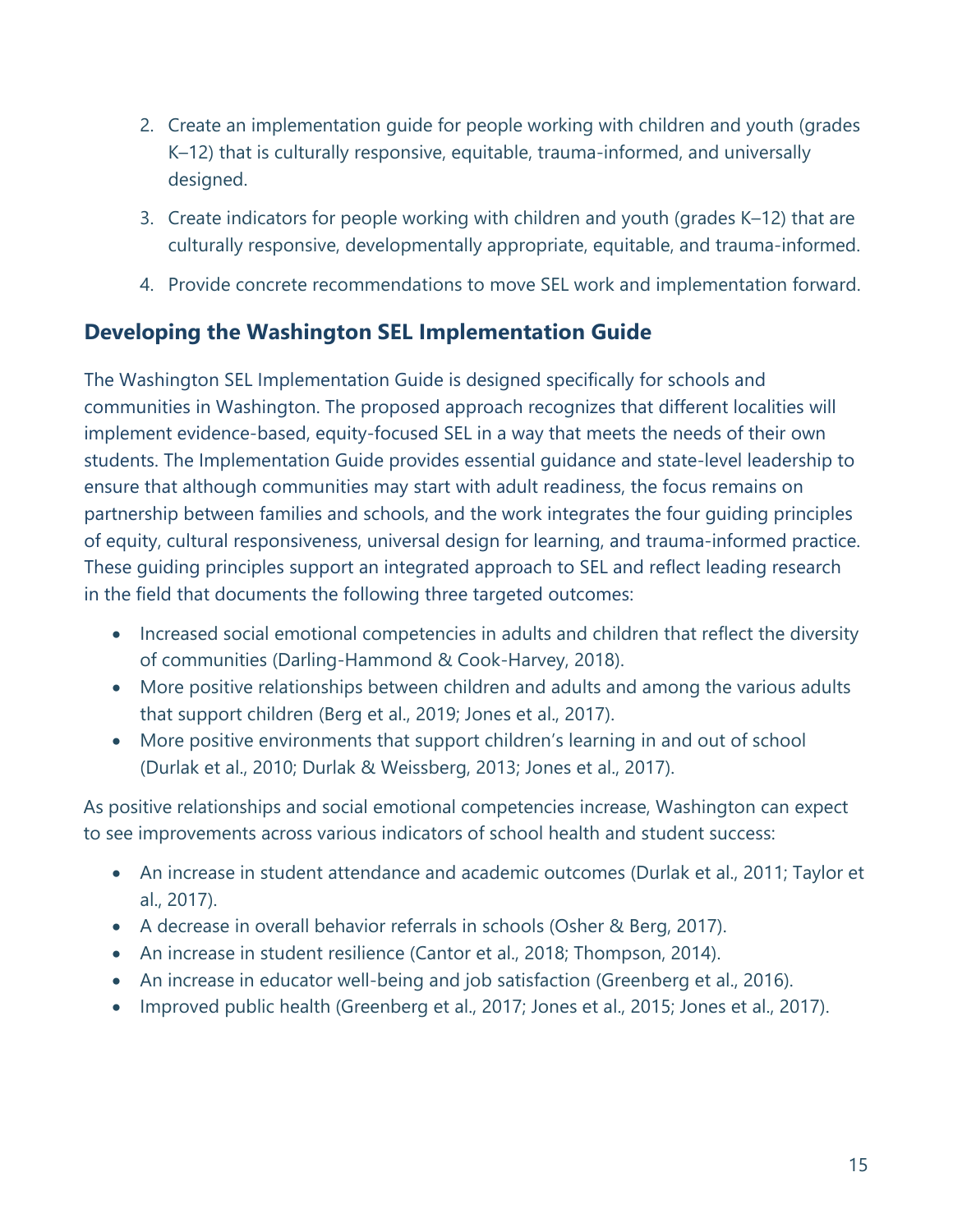- An increase in the number of students attaining a high school diploma, a college degree, and a full-time job (Jones et al., 2015).
- A workforce that meets the needs of employers (National Network of Business and Industry Associations, 2014; National Association of Colleges and Employers, 2016).

### **Using the Resources and Getting Started**

Many individuals struggle with the question, "Where do I begin to put SEL strategies in motion?" **Appendices C–I** are the documents that are the direct resources to be used by school leaders, educators, community and youth development workers, and parents and families in developing an understanding of SEL. Through their unique lenses, these individuals can become aware of activities and strategies they might consider to bolster SEL for themselves and for their students.

For the individual just starting out, it's important to determine their own role and to begin with one of the four briefs **(Appendices E, F, G, H, and I)** corresponding with their role: school leader, educator, community/youth development worker, or parents and families to ground themselves in an understanding from those perspectives. Each brief contains an introduction to SEL, key entry points for implementation, broad based ideas to promote SEL, and links to resources. It is also advised that individuals read the briefs from other disciplines to also gain an understanding from another perspective. A fifth brief provides information on applying SEL through a culturally responsive lens, one of the principles of Washington's SEL development and something that is beneficial for all disciplines.

After becoming familiar with the briefs, the reader may want to peruse the Washington SEL Implementation Guide **(Appendix C),** which provides a broad and detailed overview covering the following topics:

- SEL is a Shared Responsibility.
- What is Washington's SEL Guide?
- Why is Social Emotional Learning Important?
- Why does it Matter for Washington Students?
- How can we Implement SEL in Our School and Community?
- Where to Start: School and Community Readiness to Implement.
- Breakdown of the Guiding Principles.
- Building Adult Capacity.
- Creating Conditions to Support Students' SEL.
- Collaboration with Families and Communities.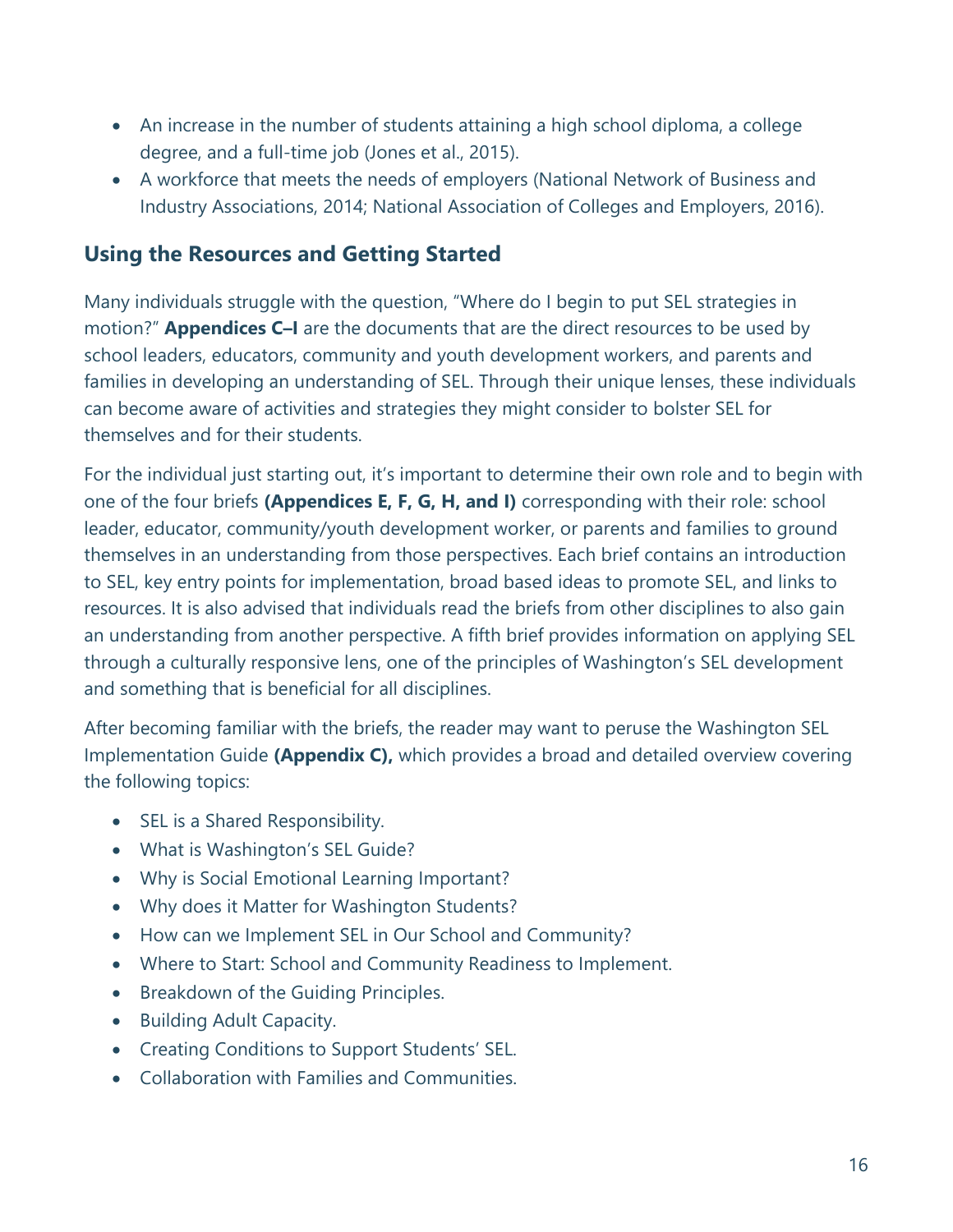Specific observations to look for in order to better understand student SEL development and competency building can be found in the Standards, Benchmarks, and Indicators **(Appendix D).** It provides the detail, across grade bands, on developmental milestones that educators can use to understand the progression of competencies for specific students. This document can be put in better context after becoming familiar with the briefs and the Washington SEL Implementation Guide.

The document can be useful across various roles:

**Educators** can use this document to reference developmentally appropriate examples of student SEL corresponding to specific standards and benchmarks, and therefore inform their instruction to aid student development.

**School and district administrators** will find value in this document as they support the instructional efforts of their staff and develop systems that embed and support SEL within and across school buildings.

**Families and communities** can be empowered to partner in their children's school-based social emotional development and also be supported in their SEL at home by understanding the SEL standards, benchmarks, and indicators that pertain to their child.

**Students** can be empowered and encouraged to use their own voice to the greatest extent possible in taking charge of their own social emotional development, as it relates to their own personal learning and development of goals and strategies.

# <span id="page-19-0"></span>**Next Actions**

Next actions for OSPI in implementing Senate Bill 5082 (2019) include:

- Creating a defined state-level SEL committee to promote and expand SEL.
- Reviewing and adopting SEL standards and benchmarks and revising them as needed.
- Aligning the programs the agency oversees with the standards for SEL and integrating the standards where appropriate.
- Creating and publishing on its website a list of resources available for professional development on specified topics (e.g. SEL, Trauma Informed Practice, Model Plans for Emotional & Behavioral Distress, etc.).

# **Recommendations**

The Office of Superintendent of Public Instruction (OSPI) and the Social Emotional Learning Indicators (SELI) Workgroup make the following recommendations for the Legislature and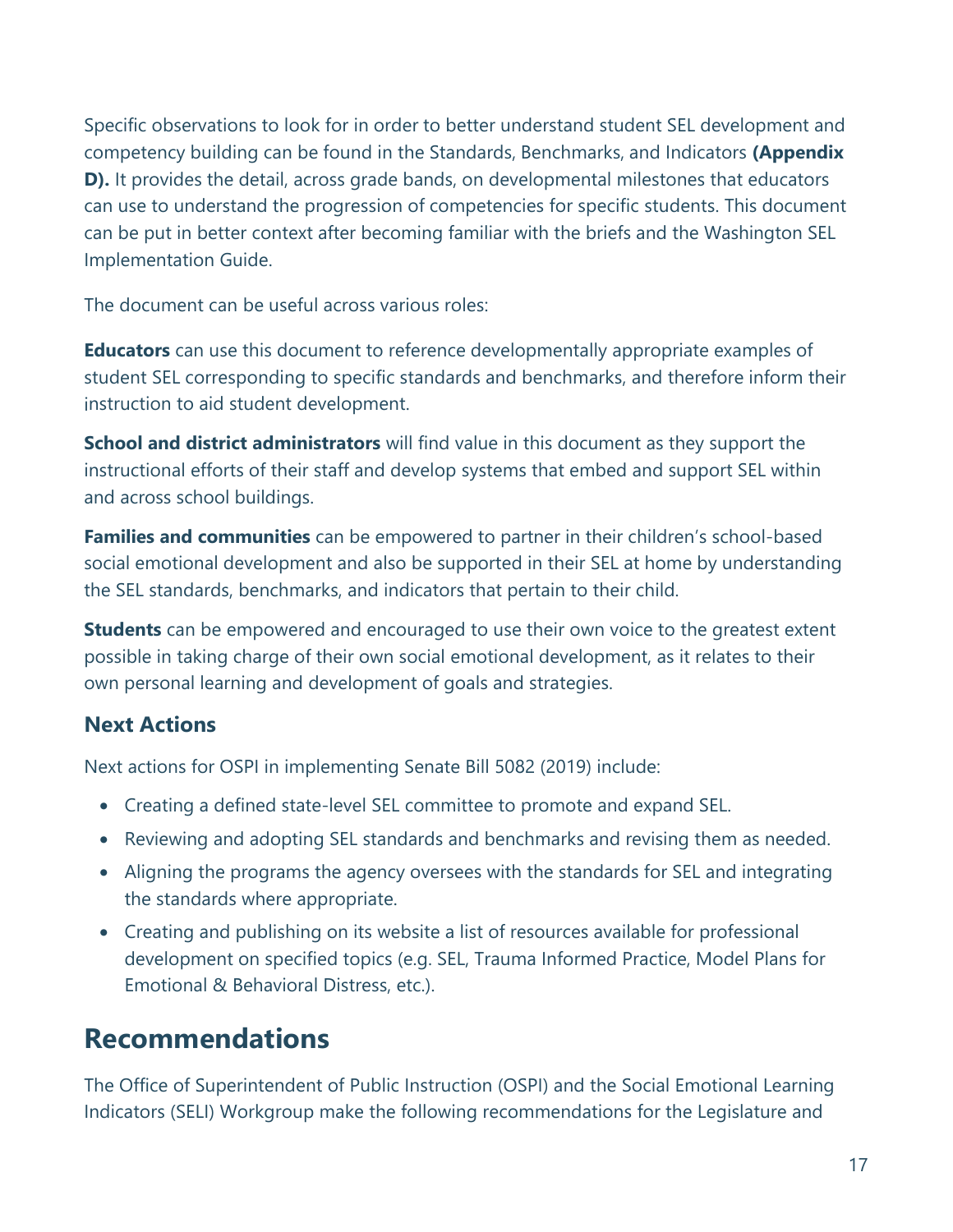the Governor to fund, support, and sustain the following actions for OSPI and the SEL Advisory Committee:

**Action 1:** Enhance, promote, and disseminate Washington SEL resources.

**Action 2:** Build capacity for the implementation and integration of SEL in schools, families, and communities.

**Action 3:** Evaluate, co-design, and promote continuous quality improvement of SEL resources and implementation efforts to ensure that they are effective, aligned with community priorities, and culturally responsive.

These actions are intended to be pursued simultaneously and in an ongoing manner; each with focused consideration and engagement of diverse stakeholder groups including students, educators, families, and community partners and interest groups as outlined in Figure 3.

### **Figure 3: Student-Centered and Family-Affirming SEL**



### **Action 1: Support enhancement, promotion, and dissemination of Washington SEL resources.**

OSPI and the SEL Advisory Committee, with support and funding from the Legislature, should prioritize the following activities:

• Gather and utilize stakeholder feedback to inform the ongoing **enhancement** of state-developed resources, ensuring they are thoughtfully

designed to promote equity, are trauma-informed, are culturally sustaining, and incorporate the principles of universal design to ensure accessibility for all learners.

- Develop a **dissemination** plan to maximize educators' use of the SEL Standards, Benchmarks, and Indicators; SEL Implementation Guide; online learning module; other Washington state-developed resources; and vetted external resources that align with the statewide SEL framework.
- Accompany resources with focused **communication** efforts tailored for educators, families, students, and community stakeholders, emphasizing the role of SEL in addressing the needs of the whole child while considering various forms of SEL expression and experience.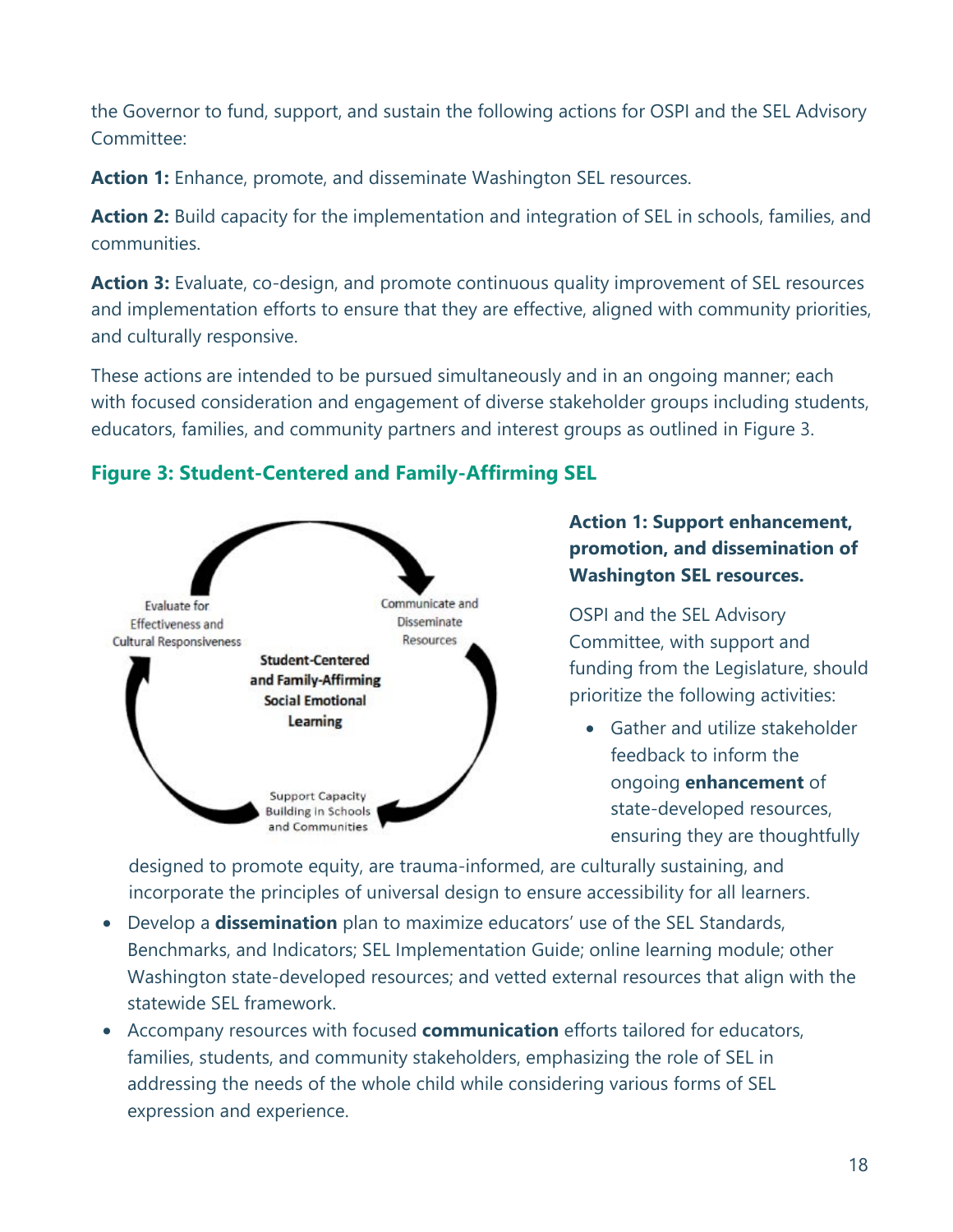### **Action 2: With legislative support and funding, OSPI and the SEL Advisory Committee should sustain capacity building for the implementation and integration of SEL in schools and communities.**

- Support **education systems and leaders** in SEL implementation by promoting identification and cross-sharing of effective and evidence-based SEL practices across the state, system-level integration of SEL with other child-centered and equity-promoting initiatives, organization of SEL practices within tiered systems of student supports and school climate efforts, consideration of context and evidence when choosing SEL programming, and alignment of SEL within a systemic continuous improvement process.
- Support **teachers, school staff, and extended learning opportunity staff** to promote students' development of social emotional competencies while developing their own social emotional competencies and capacity to create inclusive and equitable learning environments. Promote educator practices connected to SEL indicators through professional learning experiences that are ongoing, job-embedded, collaborative, based on adult learning principles, and aligned with teacher quality frameworks.
- Support **students and their families** by engaging them in the design, implementation, and evaluation of SEL efforts to ensure that efforts honor family identity and build on their cultural and family assets. Identify learning opportunities and resources designed for families that provide background information on SEL, evidence related to specific social emotional competencies, and strategies for supporting SEL at home.
- Support **whole communities** by identifying strategies to improve coordination and integration of SEL between early learning, K–12 education, higher education, youthserving community partners, culturally and community-based providers, other public agencies, and stakeholder groups.

**Action 3: With legislative support and funding, OSPI and the SEL Advisory Committee should maintain the evaluation, co-design, and continuous quality improvement of Washington's SEL resources and implementation efforts to ensure they are effective, aligned with community priorities, and culturally responsive.**

- Support efforts for the SEL Advisory Committee to evaluate and apply, as appropriate, apply ethical and culturally appropriate **data systems** to collect information about SEL and monitor implementation efforts, using a strengths-based approach to continuous improvement that focuses on adult capacities, practices, and learning settings, rather than assessing students.
- Support the engagement of **diverse stakeholders** to evaluate existing SEL resources and efforts and identify, co-design, and co-develop additional resources with the state-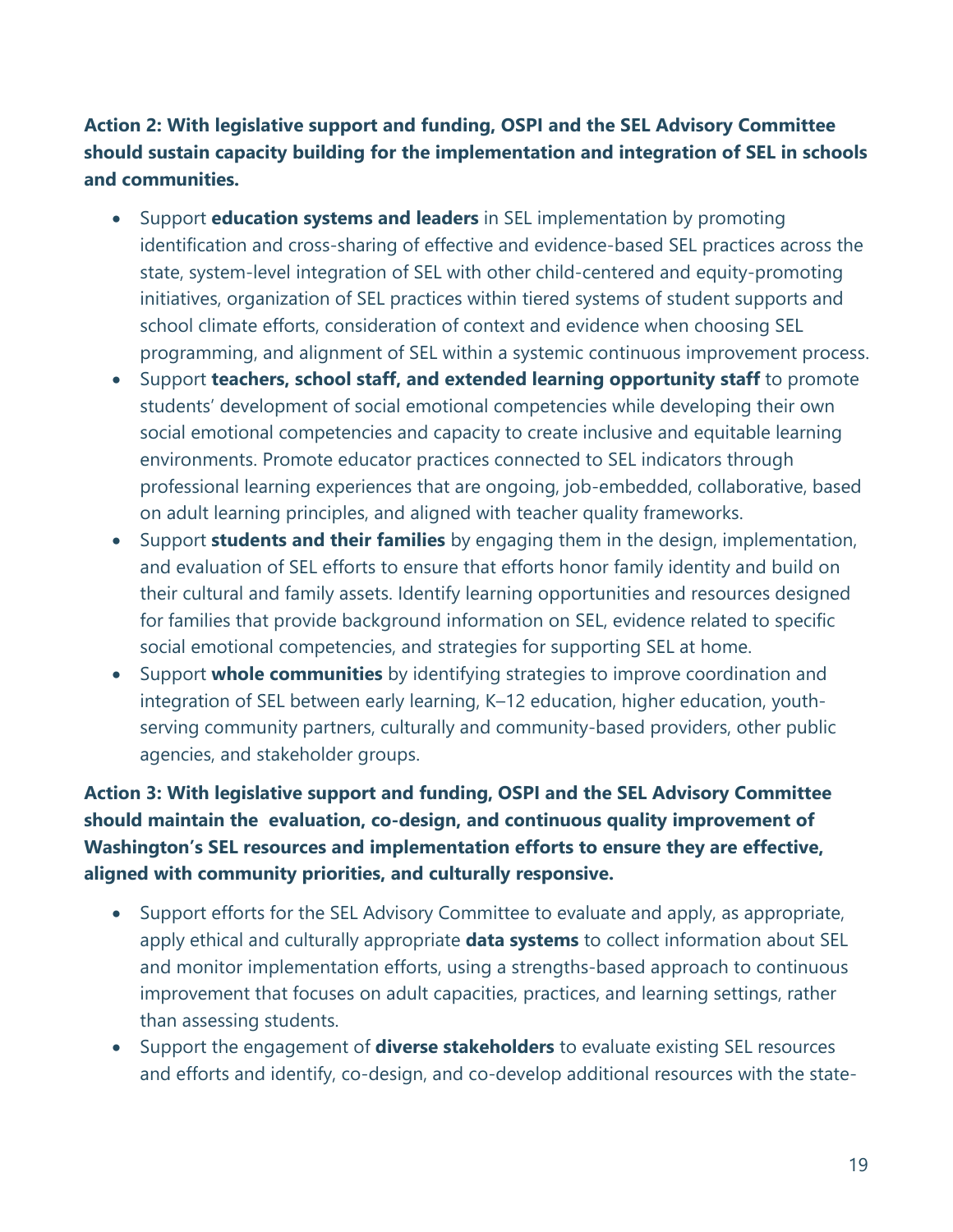level committee to ensure a community-connected and culturally responsive approach to statewide SEL.

• In addition to the Focus on Culturally Responsive Practices brief **(Appendix I),** develop additional implementation briefs focused on the **guiding principles** informing statewide SEL development to further support stakeholder understanding of equity, universal design for learning, and trauma-informed practices, and their relevance to the implementation of SEL.

# <span id="page-22-0"></span>**Conclusion**

The Social Emotional Learning Indicators (SELI) Workgroup has successfully completed:

- The addition of developmentally appropriate and observable student indicators of SEL to the Washington SEL standards and benchmarks.
- The creation of SEL implementation guidance for educators in the form of the Washington SEL Implementation Guide and accompanying briefs.
- A compilation of recommendations to sustain, support, and continue work in the development of SEL in Washington state.

There remains a considerable amount of work to be accomplished for a fully functional, statewide SEL framework across the state.

The SELI Workgroup submits to the Legislature an expanded version of the SEL framework, including learning standards, benchmarks, and developmental student indicators that provide educators with observable developmental milestones to inform teaching and learning. Accompanying the newly developed student indicators is an extensive implementation guide to further support educators in their integration of SEL. Both the indicators and the implementation guide were developed to support SEL implementation that promotes equity, is culturally responsive, is trauma-informed, and adheres to principles of universal design to ensure accessibility for all learners. This work was accomplished through an evolving process that intentionally incorporated extensive feedback from diverse stakeholders. The SELI Workgroup recommends the adoption of the newly-created resources and continued resourcing of a state-level SEL committee to further the work.

The SELI Workgroup's findings and stakeholder feedback also point to focused actions for the next state-level SEL committee, reflecting an important transition from design phases to support for systemic implementation of SEL across the state. Further work—in the form of dissemination of resources, capacity-building for implementation, and continual evaluation of SEL efforts—is necessary to ensure the developed framework takes root in Washington's schools in ways that positively impact students and the adults who support them.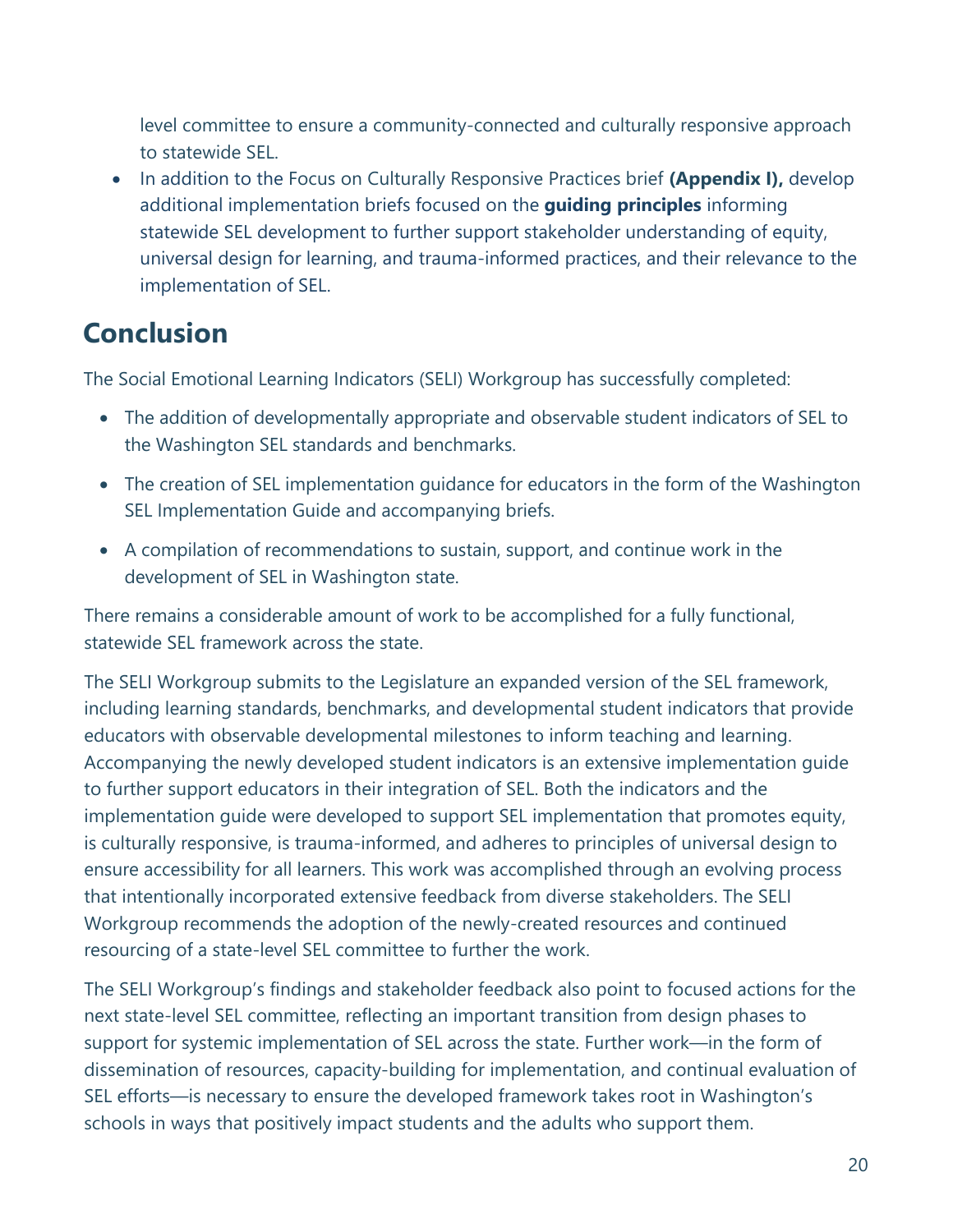<span id="page-23-0"></span>Washington's students deserve optimal preparation for success, including the social emotional competencies necessary to excel and be well in school, career, and life. The SELI Workgroup appreciates the opportunity to participate in the development of these essential supports for students and their educators in partnership with families, schools, and communities across the state of Washington.

# **Acknowledgments**

The Office of Superintendent of Public Instruction (OSPI) and the Social Emotional Learning Indicators Workgroup sincerely thank the Legislature and the Bill and Melinda Gates Foundation for their financial support.

The work of creating a statewide framework for social emotional learning is a long standing endeavor and evolves over a period of years. OSPI has learned from other states that have gone through this process that it takes an enormous amount of time and a high degree of engagement and dedication from many individuals to create a framework that works for everyone.

OSPI and the Workgroup acknowledges and thanks the many individuals who became involved and engaged in this iteration of the work. Many stakeholders shared what they thought would help them help students and what would help them help families. The feedback that was received helped the Workgroup understand how families can be involved and engaged, and provided valuable information to help capture the voices of diverse individuals who will be impacted by this work.

Thank you for your time, voice, and passion. The Workgroup would also like to thank:

- Arc of Snohomish County
- Black Education Strategy Roundtable
- Collaborative for Academic and Social Emotional Learning
- Affiliated Tribes of Northwest Indians
- Quincy School District staff, families, and students
- North Thurston School District staff and families
- Olympia School District Staff
- Youth Development Executives of King County Coalition Members
- Members of the Commission on Asian Pacific American Affairs
- Professional Educator Standards Board SEL Micro-Credential Group
- Teachers and counselors from the Spokane School District
- Graduate students from Whitworth Master's Program
- Native Education Advisory Committee
- Yelm School District staff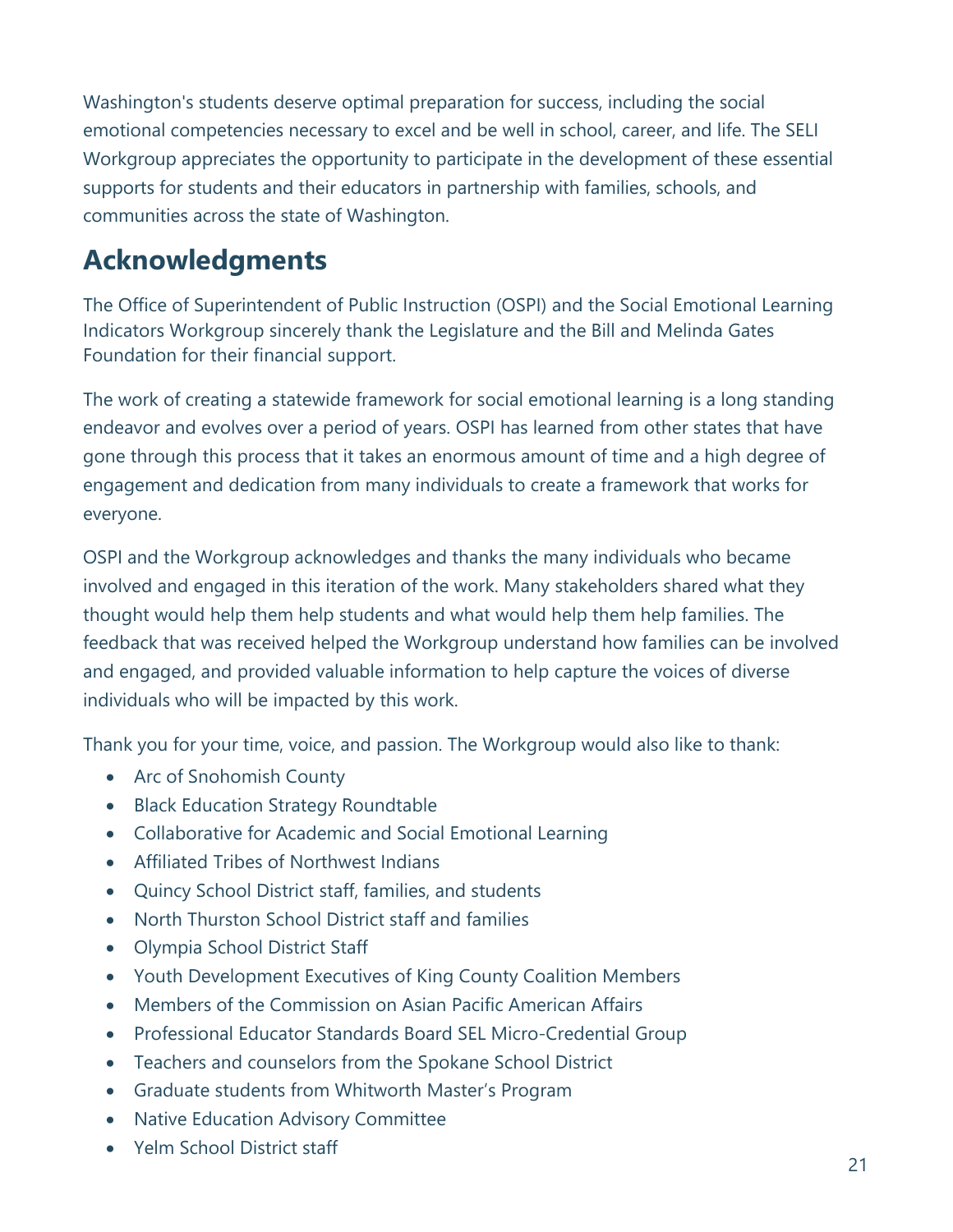# <span id="page-24-0"></span>**References**

- Berg, J., Nolan, E., Yoder, N., Osher, D., & Mart, A. (2019). Social-emotional competencies in context: Using social-emotional learning frameworks to build educators' understanding. Retrieved from [https://measuringsel](https://measuringsel.casel.org/wp-content/uploads/2019/02/Frameworks-C.2-.pdf).casel.org/wpcontent/uploads/2019/02/Frameworks-C.2-.pdf
- Berg, J., Osher, D., Same, M., Nolan, E., Benson, D., & Jacobs, N. (2017). *Identifying, defining, and measuring social and emotional competencies: Final report*. Washington, DC: American Institutes for Research. Retrieved from [https://www.air.org/sites/default/files/downloads/report/Identifying-Defining-and-](https://www.air.org/sites/default/files/downloads/report/Identifying-Defining-and-Measuring-Social-and-Emotional-Competencies-December-2017-rev.pdf)[Measuring-Social-and-Emotional-Competencies-December-2017-rev.pdf](https://www.air.org/sites/default/files/downloads/report/Identifying-Defining-and-Measuring-Social-and-Emotional-Competencies-December-2017-rev.pdf)
- Cantor, P., Osher, D., Berg, J., Steyer, L., & Rose, T. (2018). Malleability, plasticity, and individuality: How children learn and develop in context. *Applied Developmental Science*. Available online.
- Darling-Hammond, L., & Cook-Harvey, C. M. (2018). *Educating the whole child: Improving school climate to support student success.* Palo Alto, CA: Learning Policy Institute.
- Durlak, J. A., Weissberg, R. P., Dymnicki, A. B., Taylor, R. D., & Schellinger, K. B. (2011). The impact of enhancing students' social and emotional learning: A meta-analysis of school-based universal interventions. *Child Development*, *82*(1), 405–432.
- Durlak, J. A., Weissberg, R. P., & Pachan, M. (2010). A Meta-Analysis of After-School Programs That Seek to Promote Personal and Social Skills in Children and Adolescents. American Journal of Community Psychology, 45, 294-309.
- Greenberg, M. T., Brown J. L., Abenavoli, R. M. (2016). *Teacher stress and health effects on teachers, students, and schools.* Edna Bennett Pierce Prevention Research Center, Pennsylvania State University.
- Greenberg, M. T., Domitrovich, C. E., Weissberg, R. P., & Durlak, J. A. (2017). Social and emotional learning as a public health approach to education. *The Future of Children, 27*(1), 13-32. Retrieved from <http://www.jstor.org/stable/44219019>
- Jones, D. E., Greenberg, M., & Crowley, M. (2015). Early social-emotional functioning and public health: The relationship between kindergarten social competence and future wellness. *American Journal of Public Health, 105*(11), 2283–2290.
- Jones, S., Brush, K., Bailey, R., Brion-Meisels, G., McIntyre, J., Kahn, J., Nelson, B., & Stickle, L. (2017). *Navigating SEL from the inside out: Looking inside & across 25 leading SEL*